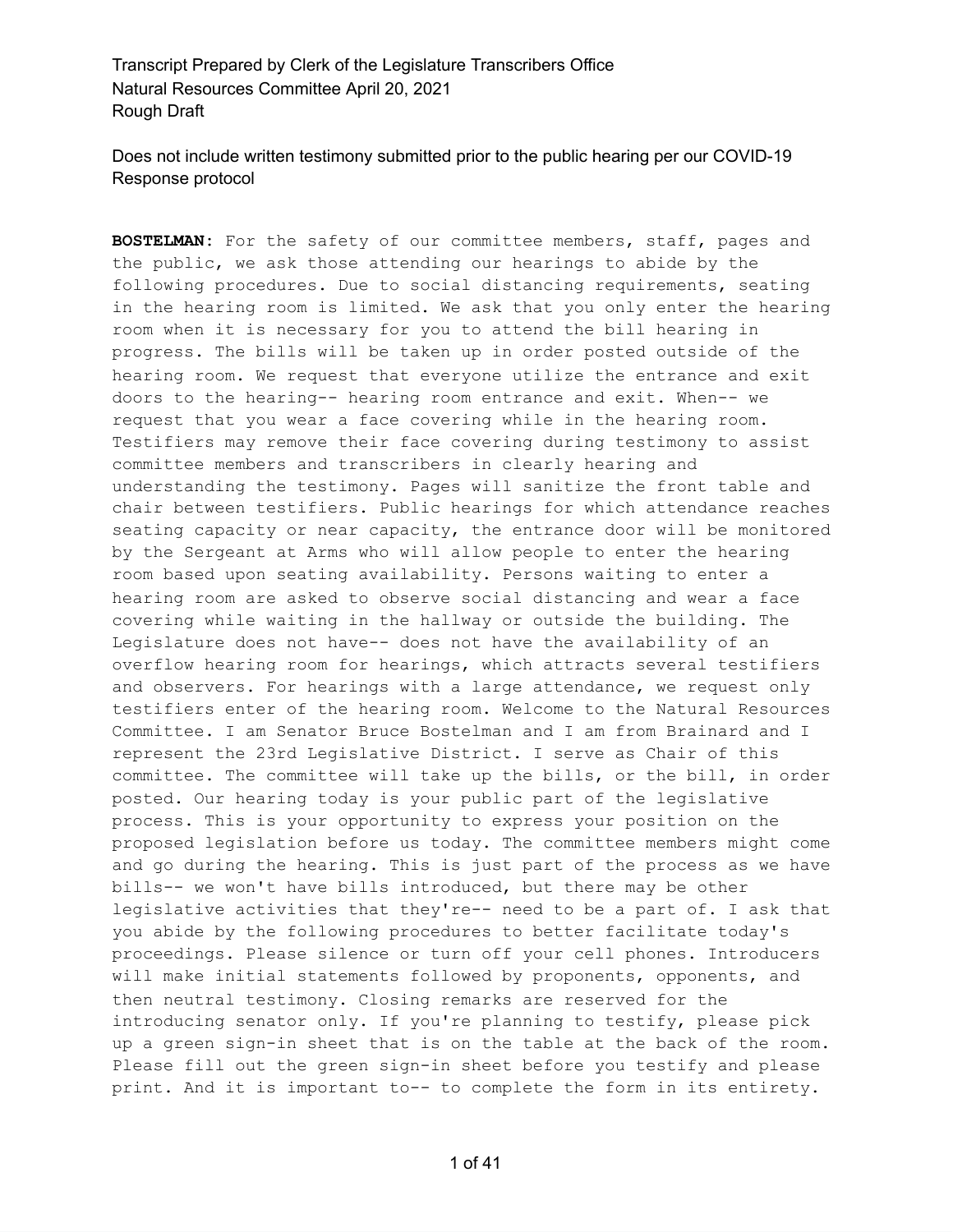#### Does not include written testimony submitted prior to the public hearing per our COVID-19 Response protocol

When it is your turn to testify, give the sign-in sheet to a page or to the committee clerk. This will help us make a more accurate public record. If you do not wish to testify today but would like to record your name as being present at the hearing, there is a separate white sheet on the table so that you can sign for that purpose. This will be a part of the official record of the hearing. When you come up to testify, again, you may-- please speak clearly into the microphone. You may remove your mask and tell us your name and please spell your first and last name to ensure we get an accurate record. We will be using the light system for all testifiers. Can I ask how many people are planning on testifying today? OK, we will have three minutes to make your initial remarks to the committee, that's three minutes. When you see the yellow light come on, that means you have one minute remaining and the red light indicates your time has ended. Questions from the committee may follow. No displays of support or opposition to a bill, vocal or otherwise, is allowed at a public hearing. The committee members with us today will introduce themselves starting on my far left.

**GRAGERT:** Good morning. Senator Tim Gragert, District 40 up in northeast Nebraska.

**HUGHES:** Dan Hughes, District 44, 10 counties in southwest Nebraska.

**AGUILAR:** Senator Ray Aguilar, District 35, Grand Island, Nebraska.

**BOSTELMAN:** And on my right.

**MOSER:** Mike Moser, District 22, that's Platte County and bits of Colfax and Stanton Counties.

**BOSTELMAN:** So other committee members will be joining us once they can come off the floor and join the hearing at that time, as well as our introducer as he gets off the floor. To my left is the committee legal counsel, Cyndi Lamm, and to my far right is the committee clerk, Katie Bohlmeyer. Our pages today for the committee are Samuel and Erin. I want to thank you both for coming in and helping us with our hearing today. And as I talk slow enough, Senator McDonnell is coming in and take your time, get settled. We're just getting through the preliminary information, Senator McDonnell, and when you get settled in and you're ready, you're welcome to open on your AM.

2 of 41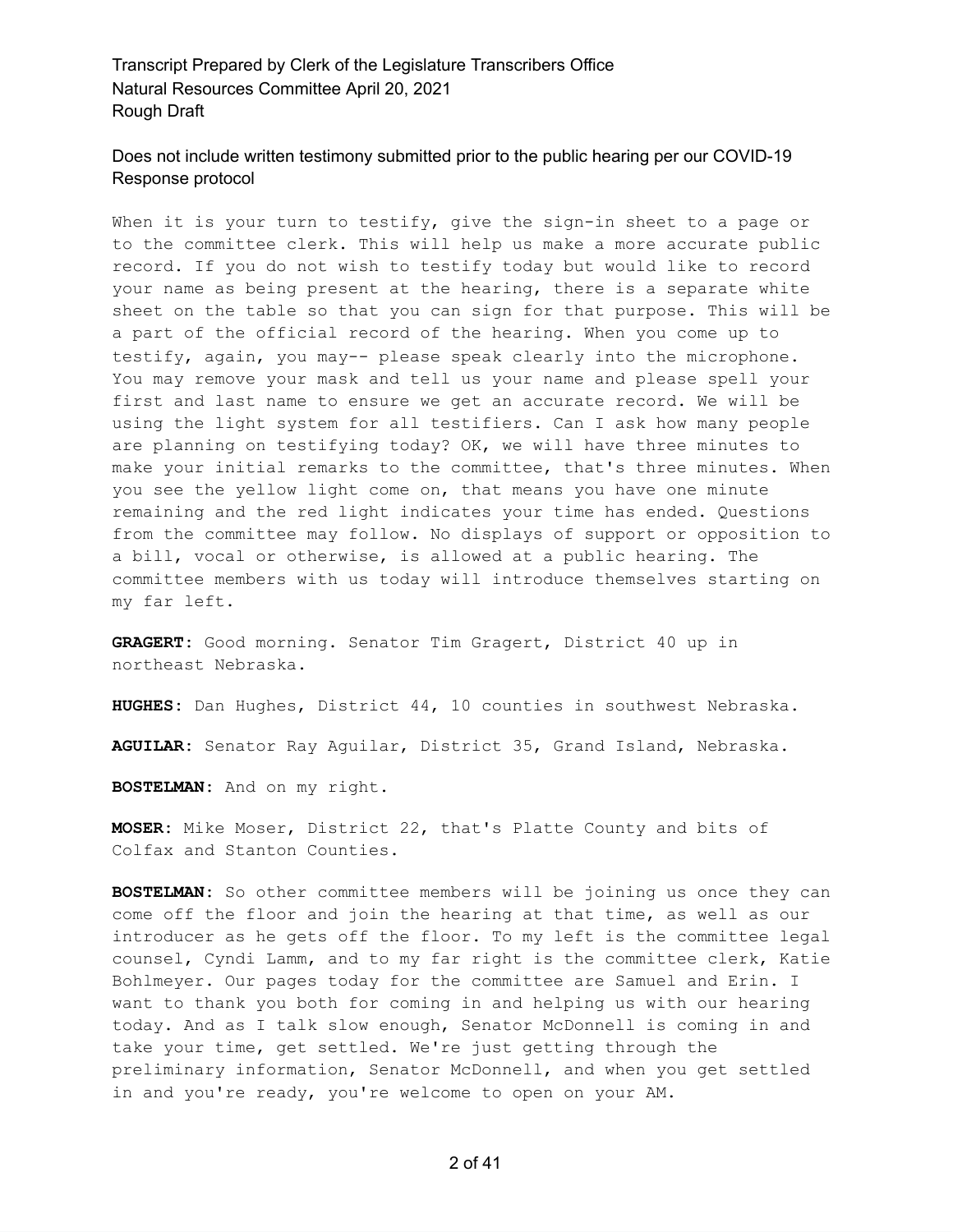# Does not include written testimony submitted prior to the public hearing per our COVID-19 Response protocol

**McDONNELL:** Thank you, Chairman Bostelman, members of the committee. I apologize for-- for being late. My name is Mike McDonnell, M-i-k-e M-c-D-o-n-n-e-l-l. I represent Legislative District 5. LB406 and AM848 and AM1001, which cleans up some language from AM848, is create-- is to create a Statewide Tourism And Recreational Water Access and Resource Sustainability Special Committee of the Legislature and is a follow up to LR138 from last year to study potential flood control infrastructure projects along the river basin of the Lower Platte River. Added to this effort is a renewed focus to protect public and private property, including the use of levee systems, enhance economic development and promote private investment and the creation of jobs along the Platte River and its tributaries from Columbus to Plattsmouth. Also added is the need to provide for public safety, public infrastructure, land use planning, recreation and economic development opportunities along Lake McConaughy and the socioeconomic conditions, recreational and tourism opportunities, and public investment necessary to enhance economic development and to catalyze private investment in the region in Knox County, including Lewis and Clark Lake and Niobrara State Park. LB406 has been expanded to include more of Nebraska's valuable water resources. Dating back to at least 1895, Nebraska has talked about potential infrastructure projects along the Lower Platte River and tributaries to provide flood control, a reliable source of drinking water, power generation, and economic development. In 1948, public hearings throughout the state identified the desire for projects to control flooding, control bank erosion, and residents from communities along the Platte and Elkhorn Rivers specifically asked for relief from flooding caused by the waters flowing into the Platte River. Studies resulting from these public hearings looked at a number of projects along the Platte River, including a series of reservoirs or one large reservoir for flood relief. In 1963, business leaders in eastern Nebraska asked for an update study on a series of reservoirs or one large reservoir along the Platte River. Operational studies at this time showed the proposed flood storage would have reduced flood damage along the Missouri River in 1960, 1962, and 1967 floods by one-half mile. During hearings last year, we heard testimony that approximately 50 percent of the water that flooded southeast Nebraska, Iowa, Kansas and Missouri in 2019 came from our lack of flood control along the Platte River. Flood storage capacity of 250,000 to 300,000 acre-feet would have reduced peak flows by 10 to 25 percent in the Lower Platte River and that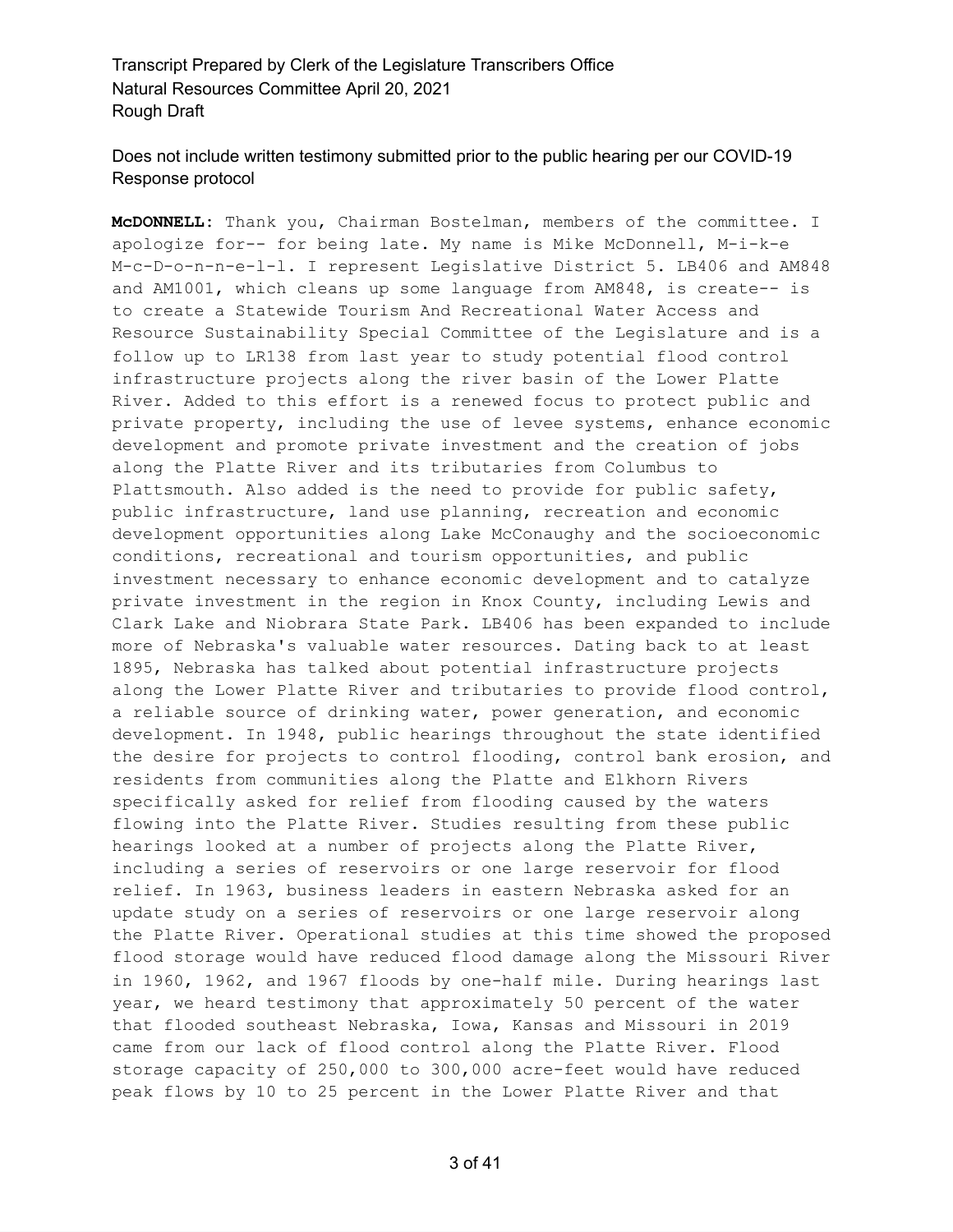# Does not include written testimony submitted prior to the public hearing per our COVID-19 Response protocol

would have been enough to keep the levee systems around Offutt Air Force Base and all the levee system south of the mouth of the Platte and Missouri Rivers in Iowa, Nebraska, Kansas and Missouri within their design capacities and potentially would have prevented an estimated \$3 billion in damage. We spent much of the last year meeting with key stakeholders along the Platte River, including critical infrastructure along the Platte River like Metropolitan Utility Districts, the City of Lincoln Water Supply, NRDs, communities along the Lower Platte, community members in Ashland, and we-- and we got to view some of the infrastructure up close by airboat. The goal of the study of the Platte River is to protect the lives, communities and properties along the river basin. Modern technologies, including parallel storage, diversion channels, levees, reservoirs, wetlands, locks, steps and other public infrastructure strategies could give us an opportunity to absorb the water needed to prevent future flood catastrophic and provide a recreational, economic and community water needs. In addition to looking at opportunities along the Lower Platte River, this committee will look at what the Legislature can do to improve conditions and the opportunities around Lake McConaughy and enhance economic development and tourism in the region of Knox County, including Lewis and Clark Lake and Niobrara State Park. We're fortunate to live in a state with a constant supply of water. Greater control over this resource will give us the competitive advantage, and it will help us to protect communities, lives and property from catastrophic flooding. I thank you for your time and encourage you to look at opportunities for our state to wield greater control over our natural resources. The studies are designed to happen rapidly and with the purpose to get us the information we need to develop and propose potential interventions prior as soon as possible and inform the current four-state study being conducted by the Corps of Engineers and the Governors of Nebraska, Iowa, Missouri and Kansas. John Winkler is the general manager of the Papio-Missouri River Natural Resource District. He is here to testify and provide more information about flood control, water quality and water needs in the communities. I just want to thank Senator Bostelman for the time that he's-- he's given me as your Chair. Going through this process there's an old saying, you know, you start asking questions, you find out how much you don't know. And I've learned a great deal in this process and- but from day one, our goal was to make sure that we did a study, not a study to support a plan. We wanted to do a study to possibly come up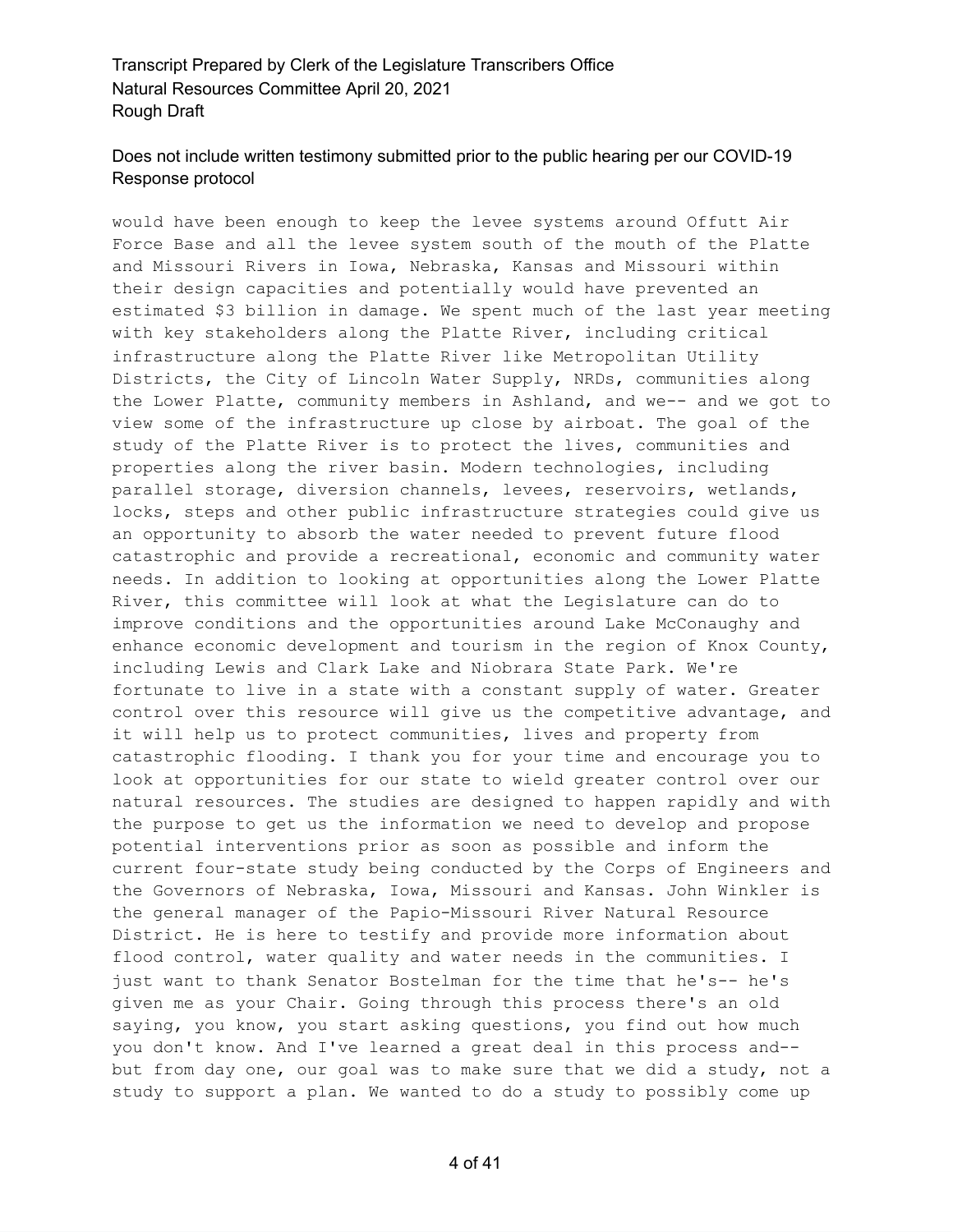Does not include written testimony submitted prior to the public hearing per our COVID-19 Response protocol

with ideas for possibly a plan. Working with Senator Flood, Speaker Hilgers and Senator Gragert about some of their concerns, I think we've developed an idea here and a special committee that can help the state: east, west, north, south, and look at what Senator Hughes is concerned about with-- with Lake McConaughy and bring a number of people together to-- to try to work on this and get something back, hopefully by December of this year to bring back for discussion. But I'm going to be here to close and I'm here to answer any of your questions.

**BOSTELMAN:** Thank you, Senator McDonnell, and I will recognize that Senator Groene and Senator Cavanaugh did join the committee. So with that, I would like to ask any committee members for questions. Senator Gragert.

**GRAGERT:** Thank you, Chairman Bostelman, and thanks for the testimony. I would just like to clarify, you know, that this bill has been in- and originally and it has become known, I believe, as the lake at Ashland. This is no longer that bill, right?

**McDONNELL:** That is correct. Now, I would also like to clarify, if I can.

**GRAGERT:** Please.

**McDONNELL:** Meeting with the people of Ashland and the surrounding areas, this never was supposed to be a situation where some of the discussions that have gone on in the past, going back to Buffalo Lake, Lake Ashland. This truly was a concept to say, OK, what are our options? And we've even gone farther with the study and the special committee of a minimum of seven senators that we are not going to study the idea of damming the Platte. We are going to look at- looking at the tributaries and possibly the options there, but we don't have a plan. This isn't again, as I mentioned earlier, this isn't a study to try to support our plan because we really do want to do a study. And now, including the other parts of the state, looking at this special committee and what can we do to enhance the water resources we have in the state, also never taking our eye off of protecting life and property. And what's happened with the floods of 2019 and '11 and, of course, throughout our history as the state of Nebraska.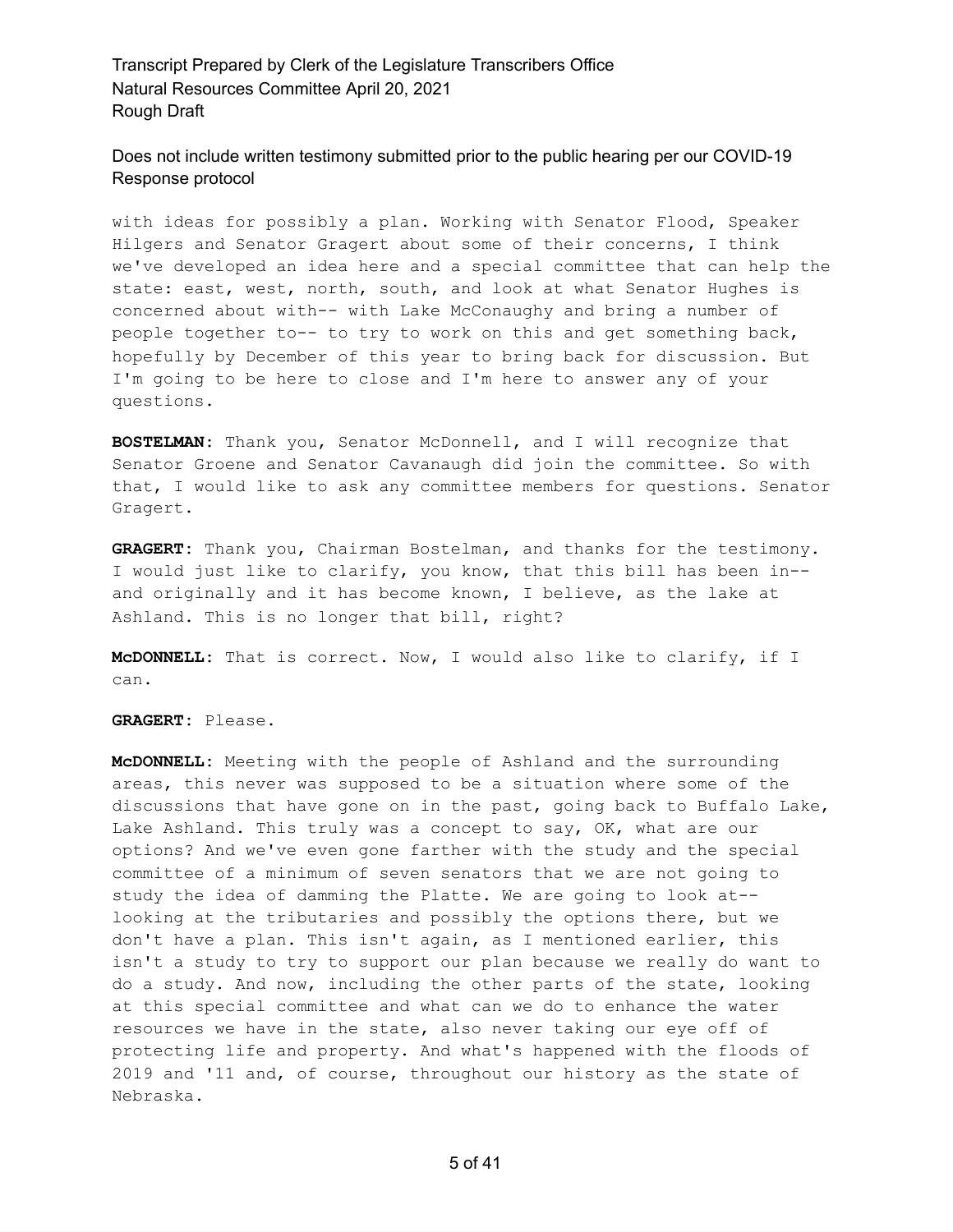Does not include written testimony submitted prior to the public hearing per our COVID-19 Response protocol

**GRAGERT:** Thank you.

**BOSTELMAN:** Other questions from committee members? Seeing none, thank you, Senator McDonnell. Would ask for the first proponent to please step forward as the page completes the wipe down there on the desk, please step forward. Good afternoon.

**JOHN WINKLER:** Good afternoon, Chairman Bostelman and members of the Natural Resources Committee. My name is John Winkler, J-o-h-n W-i-n-k-l-e-r. I'm the general manager of the Papio-Missouri River Natural Resources District and today I'm testifying on behalf of the Nebraska Association of Resource Districts. First, I'd like to thank you for giving me the opportunity to provide testimony once again on LB406 as amended. From 2010 to 2020, Nebraska has experienced 23 extreme weather events from the 2012 flash flood to the hist-- or flash drought to the 2019 historic flood, costing the state \$20 billion in damages in just a decade. As a society in general, we are constantly in a reactive mode of recovery, especially when it comes to natural disasters like floods and drought. How do we as a state proactively mitigate these extremes and their devastating impact on our citizens, on our economy, and on our quality of life? A step further, how do we mitigate these extremes while simultaneously creating resilience and sustainability in a way that improves our citizens' safety, strengthens our economy, enhances our environment, and makes our quality of life better? The intent of the study is to formulate proactive options to mitigate the devastating impacts of flooding and drought, create recreational opportunities, foster economic and community development, create jobs and investment, as well as improve the natural environment. The historical flood of 2019 was all about the uncontrolled tributaries of the Missouri River, like the Platte, Elkhorn and Loup Rivers. And Senator McDonnell went over the devastating impacts as far as the billions of dollars in damages to public infrastructure and property. However, his figures did not include damages to ag land, homes, businesses, lost income, entirety- entire communities destroyed, and the future productivity of thousands of acres of farmland compromised, all from one single event. It is ironic that after the most extensive and costly flood in the state's history, not one new or previously unplanned flood mitigation structure has been designed or constructed. In stark contrast to the impacts of flooding, it is estimated that duration and intensity of droughts will increase. Flash droughts, like the one in 2012, may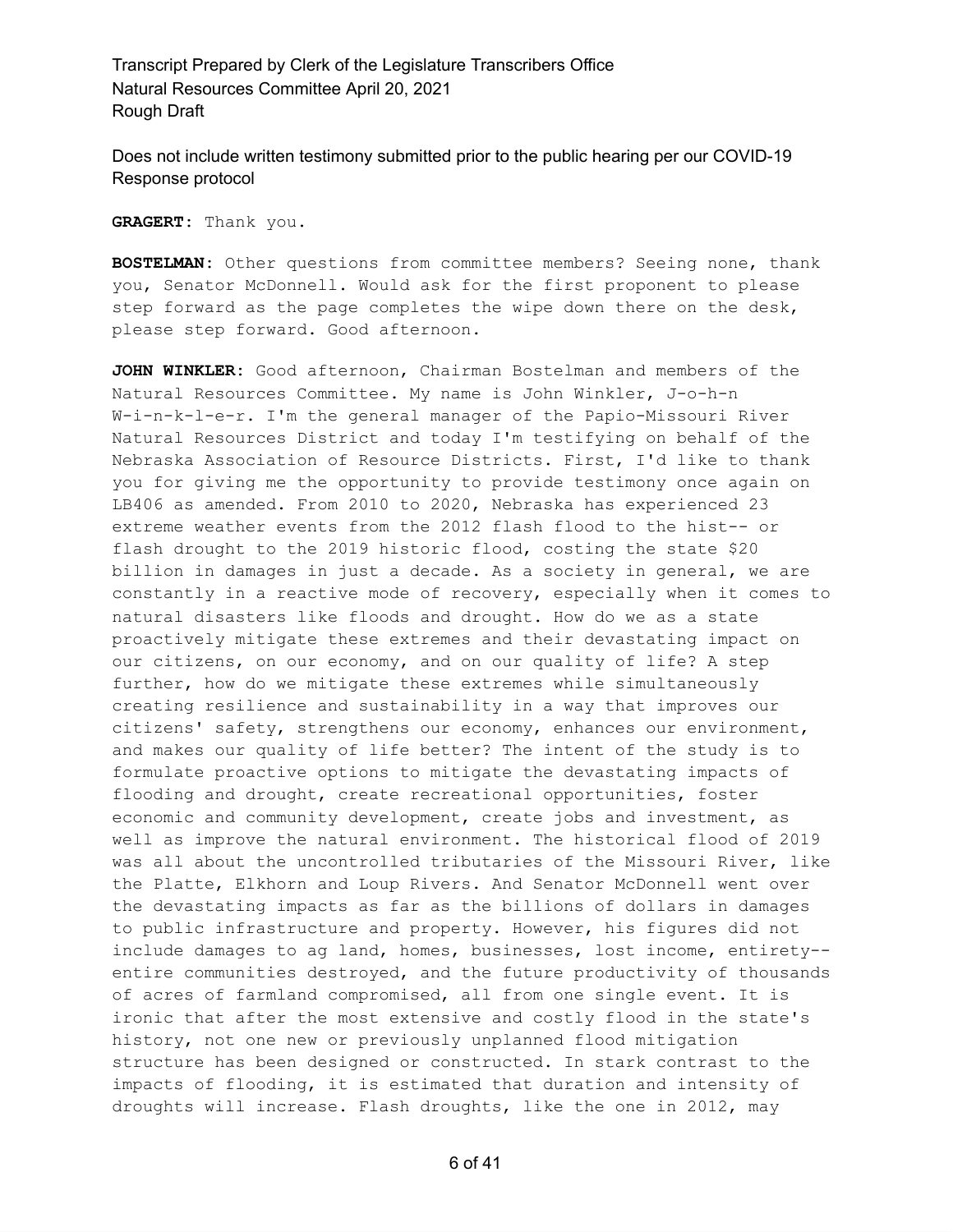# Does not include written testimony submitted prior to the public hearing per our COVID-19 Response protocol

become more frequent. Throughout the state's history, there's always been stresses on our drinkable and irrigated water supplies that test their resiliency and sustainability. Several significant reservoirs that provide enough surface water augmentation on demand and enhance aquifer is a recharge all year round would be a tremendous boost to the resiliency of the Lower Platte corridor, where nearly 70 percent of the state's population resides. In fact, the most recent state groundwater report, published by the University of Nebraska at Lincoln School of Natural Resources, highlighted that groundwater wells near reservoirs and canals continue to show increases that they benefit from seepage or groundwater recharge. Groundwater levels have risen as much as 60 feet near Lake McConaughy due to the recharge from the lake. In south central, central and western Nebraska, groundwater has risen by more than 100 feet due to the influence of canals and reservoirs. This type of sustainable water supply would especially be beneficial to the City of Lincoln, who rely solely on the Platte River Basin for its water needs. Vulnerability to drought and an iffy water supply can hamstring community economic development opportunities immensely. And I won't even go into the benefits of recreation because I ran out of my time, but it's consistently studied that urban areas, not only in Nebraska but throughout the nation, are consistently short on recreational opportunities. Happy to answer any questions the committee might have.

**BOSTELMAN:** Thank you, Mr. Winkler. Are there any questions? Senator Gragert.

**GRAGERT:** Thank you, Chairman Bostelman. Your study or the study will be not only to look at new structures, but existing structures, you know, possible maintenance on existing structures out there, and again, if you will, the recreation opportunities, it's a multi, multi-benefit of any structure.

**JOHN WINKLER:** That's correct. And when we-- I think the philosophy is, I know when we create structures, flood mitigation structures, there's always a holistic approach. So it's not only flood control, but there's recreation. There's, for example, you know, there's fishing, there's boating, there's hiking, camping, all those types of things. So you'll find in many states that when they build a flood mitigation structure, they'll put a fence up around it. And so, you know, its benefit is for flood control, but then there's no other use. And we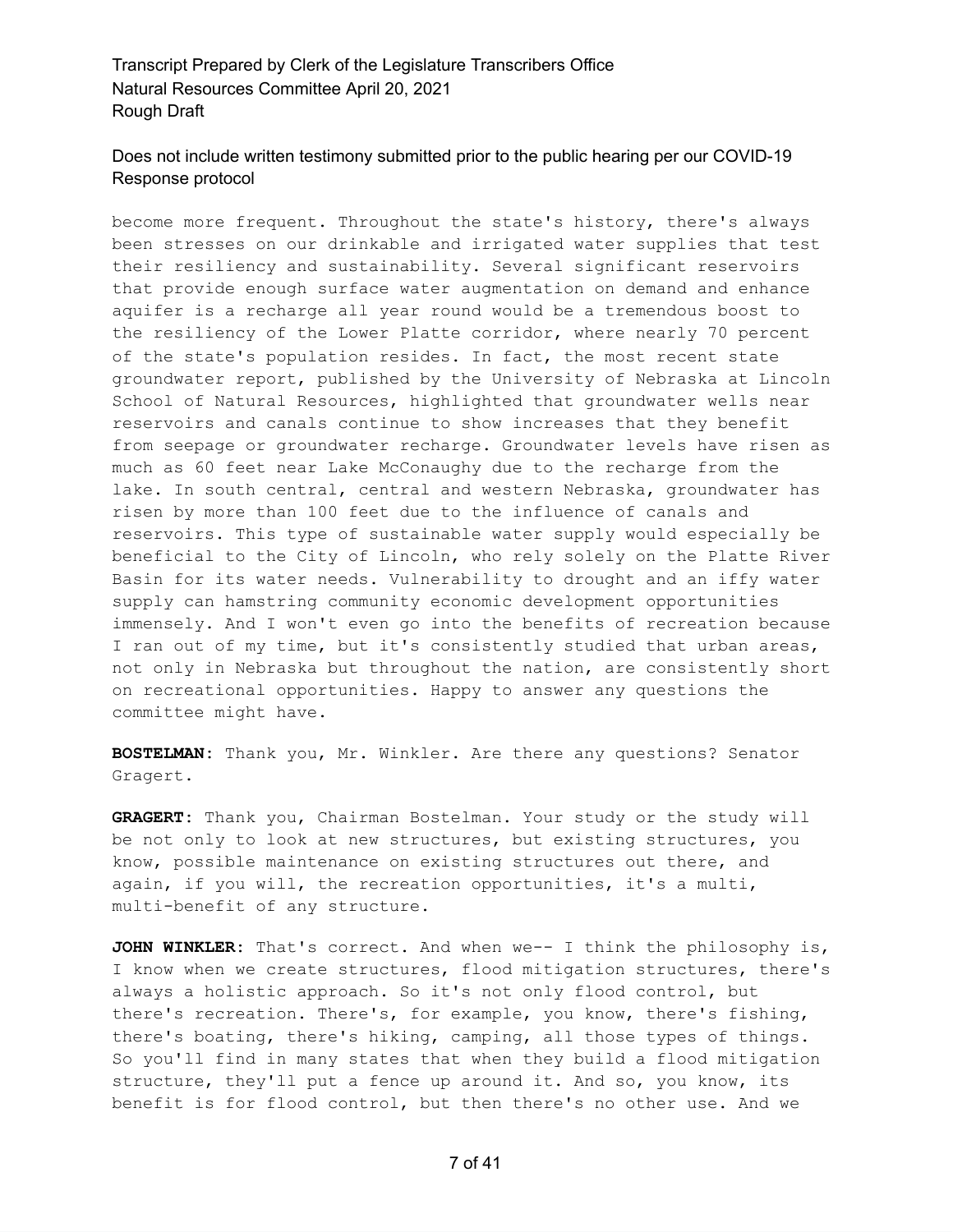Does not include written testimony submitted prior to the public hearing per our COVID-19 Response protocol

found that to be rather shortsighted, that you can have multi-dimensional facilities that address a lot of different issues.

**GRAGERT:** Thank you.

**BOSTELMAN:** Other questions? I think Lower Platte North actually is putting in six structures to slow down water, so I don't-- I think it's-- I don't think it's accurate when you said no one has put in any dams to-- for-- for-- as a result of the flooding. They actually-- Lower Platte North is putting in dams actually to do that. The other thing is, is one thing we hear in this committee, too, is western part-- or eastern part of the state of Nebraska has got way too many facilities for recreation that where western part of Nebraska has very few, very little, which is part of one of the reasons why we're looking at Lake McConaughy and up north. So I guess, I know along the Platte River specifically, there's probably, I don't know, seven or eight lakes, state parks, recreation areas all along the Platte River in that area we're talking about already. So there is a significant amount that's there already. And then you also have the Missouri that also provides a lot of access for a lot of-- a lot of water activities and recreation. So I think there's a lot that is being done on the eastern side of the state. And part of the things we're looking at with this is to look at other parts of the state and how we can improve on those. Senator Groene.

**GROENE:** Thank you, Chairman. You got Branched Oak, you got Holmes Lake near where I stay when I'm here. You've got-- I can't remember what the one is, Salt Lake or whatever, the natural one. Got Turkey Creek, Battle Creek. Are you linking access to any of those waters for your water situation? Have you made any agreements with NRDs?

**JOHN WINKLER:** No, so the City of Lincoln, they're primarily and their only source of water is the Platte River Basin. And so if you'd found during the flood, I think it was '97 and during the drought of 2012, I mean, so the City of Lincoln was in a pretty dire condition. I think at one time during the flood of '97, if one additional main would broken, they would have not been in water.

**GROENE:** I understand. But how big a facility are you talking to for the City of Lincoln? How big of a lake, how big a cubic feet of water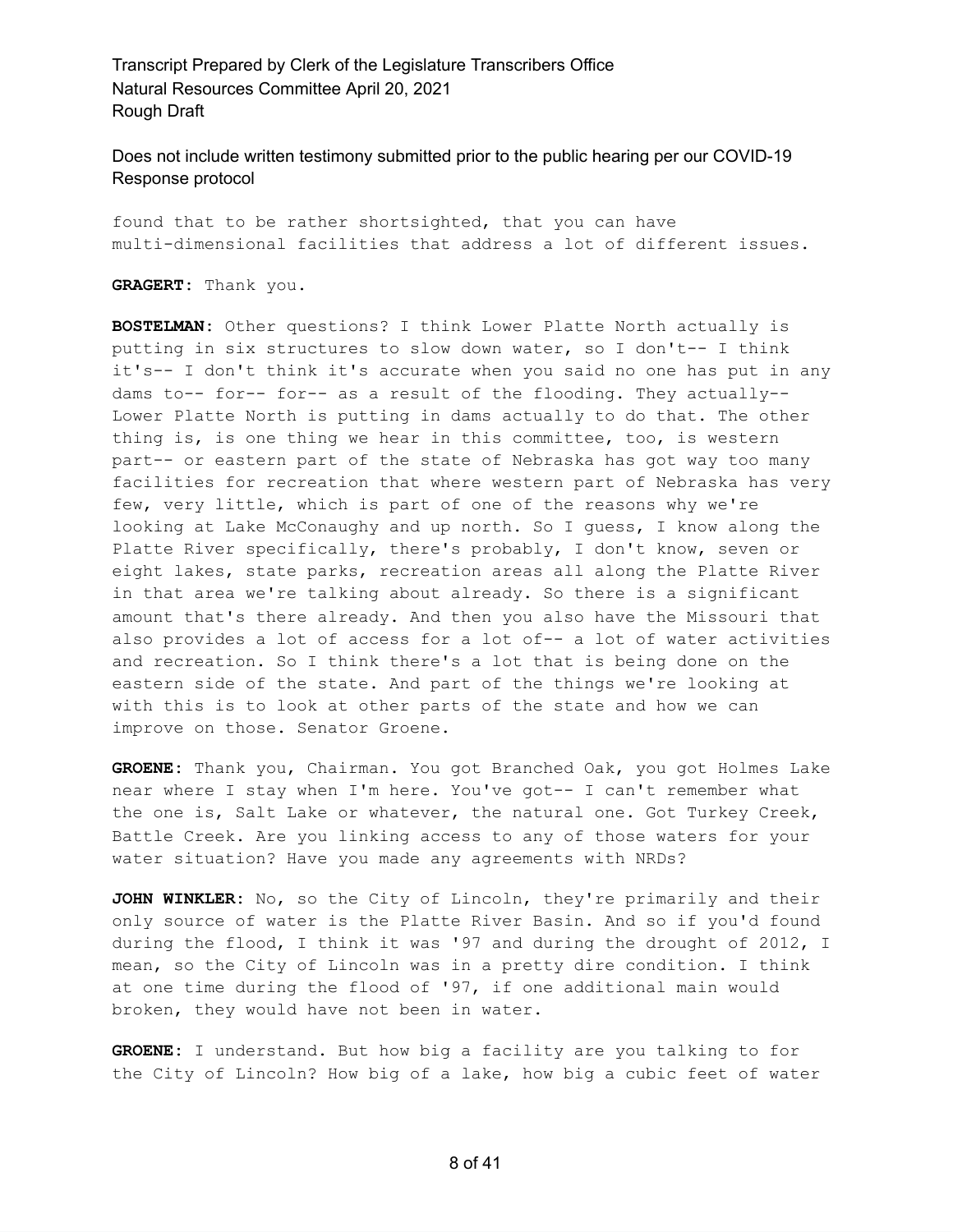Does not include written testimony submitted prior to the public hearing per our COVID-19 Response protocol

are you looking at for storage so that you can store as an emergency water source?

**JOHN WINKLER:** So that would be part of the study, but I think the biggest part of that, Senator Groene, would not be to take out the lake-- that the lake would be or that water source would be to make sure that there's continued groundwater for the City of Lincoln to draw from. So we would basically in drought year, you could take that supply, put it into the Platte to guarantee that there would be--

**GROENE:** So you're looking at would add an adjective to this augmentation process.

**JOHN WINKLER:** Augmentation, correct. Recharge. It could be, and I don't know, again, for sure, that's what the study.

**GROENE:** Saturation of the water.

**JOHN WINKLER:** Right, saturate it.

**GROENE:** And then you're going to have ground wells and pump it into the river.

**JOHN WINKLER:** They already have ground wells for the City of Lincoln, for their water supply.

**GROENE:** But they don't dump it in the river.

**JOHN WINKLER:** No.

**GROENE:** Augmentate the river.

**JOHN WINKLER:** And it could be a canal, it could be pumps, however--

**GROENE:** Directly to the water source or to the river and then out of the river?

**JOHN WINKLER:** To the river-- to the river. I think that's-- that's the idea.

**GROENE:** They keep from following me so quickly but people are hungrier. Lincoln's water source are ground wells or do you pull right out of the river?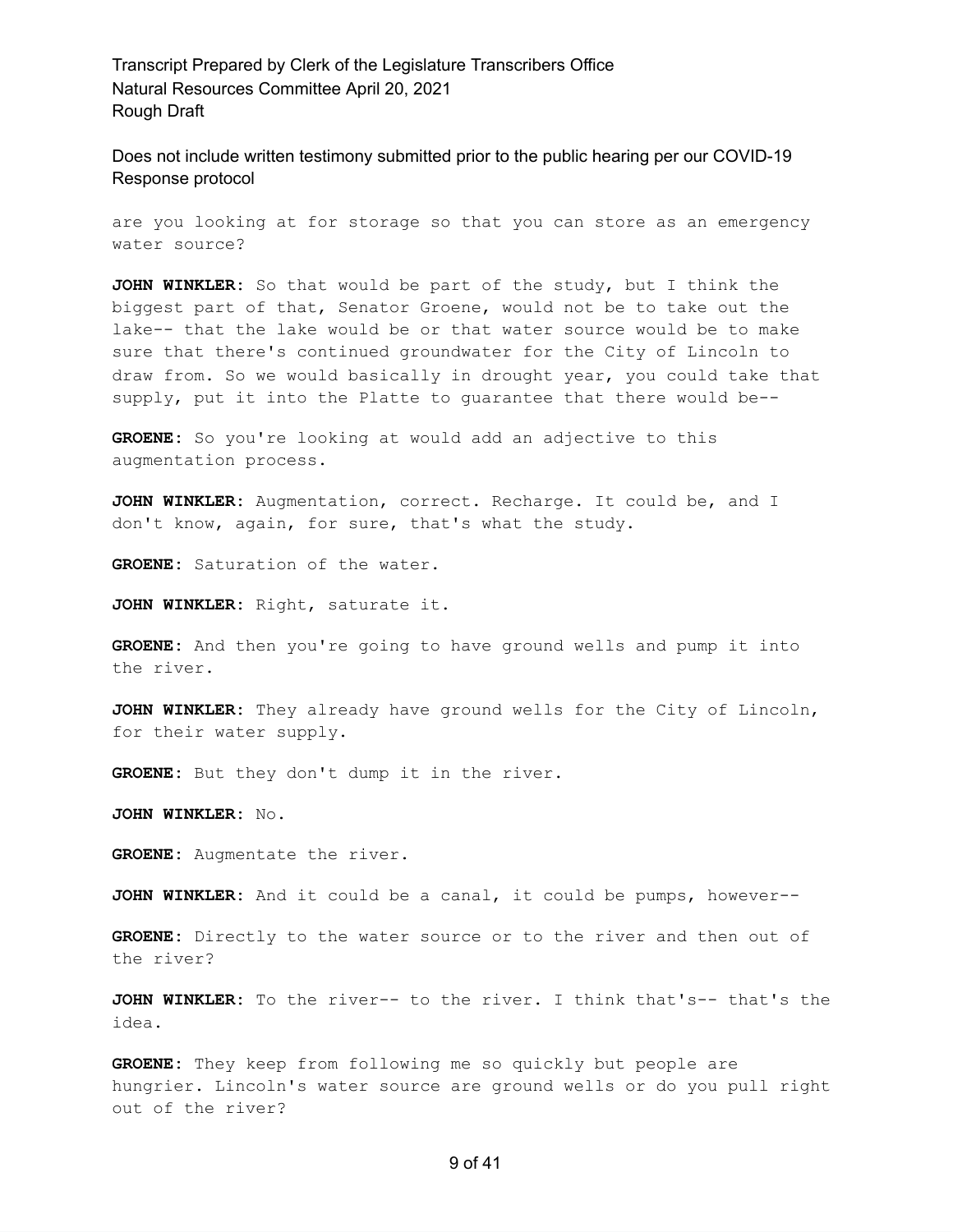Does not include written testimony submitted prior to the public hearing per our COVID-19 Response protocol

JOHN WINKLER: Correct. They pull from the-- they pull from-- yes, they pull from the groundwater that's influenced by the Platte River. It's in the Basin.

**GROENE:** So why won't you just put groundwater wells next to the lake and pull directly to the city?

**JOHN WINKLER:** It would depend where those are located and they're very expensive to pipe water. So I'm sure they would want to keep their existing facilities and just to make sure that water could get to those. You know, who knows how far those may be. Maybe they're further up in the Basin, in the Loup's and the Elkhorn's or further up there, so that would be a very expensive proposition to pull all that water down to the Lincoln area for pumps and for piping.

**GROENE:** Thank you.

**BOSTELMAN:** Seeing no other questions.

**JOHN WINKLER:** And if I could Senator Bostelman, just--

**BOSTELMAN:** No.

**JOHN WINKLER:** OK, I just wanted to clarify the-- the-- the projects that are preplanned. So a lot of the projects that we build have been preplanned for decades. And so there hasn't been any new ones since.

**BOSTELMAN:** OK.

**JOHN WINKLER:** All right, thank you.

**BOSTELMAN:** Thank you, Mr. Winkler. Next proponent, please.

**MARK SIMPSON:** Good afternoon, Senators. My name is Mark Simpson, M-a-r-k S-i-m-p-s-o-n. I am a resident of Knox County and I live near the Village of Niobrara. I'm an EMT, I'm a fireman for the Niobrara Fire and Rescue, I'm clerk of session for the Niobrara Presbyterian Church, president of the Missouri Sedimentation Action Coalition, an unofficial caretaker of the Niobrara boat landing. I have chaired the committee to welcome the Tour de Nebraska to Niobrara, and have been a member of the Niobrara Promoters. The Cedar, Knox and Boyd County along Highway 12 is a landscape of great natural beauty. We are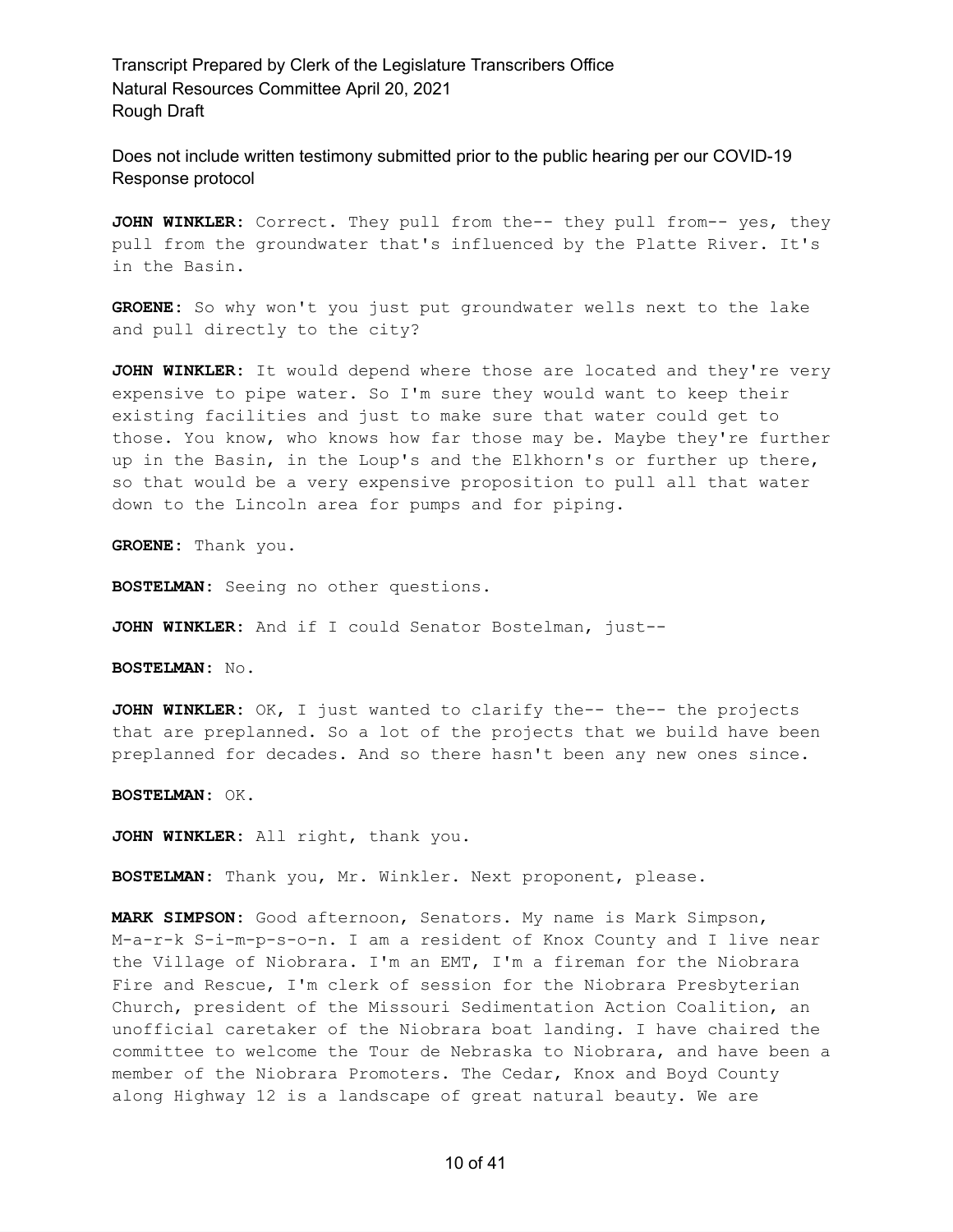# Does not include written testimony submitted prior to the public hearing per our COVID-19 Response protocol

blessed with rugged landscapes and bluffs along the beautiful Missouri River. The Niobrara joins the Missouri at the Village of Niobrara. Niobrara is a small town of less than 400, and we rely on tourism to make our town go. The last two years of floods in 2019 and COVID in 2020 have been especially devastating for our economy. We, like, everyone, are hoping that everything will go back to normal. To a great part of Nebraska, Niobrara is a canoeing area of the Niobrara near Valentine. We are working to change that. Knox County is home to the Santee Sioux Nation and the Ponca Tribe. Both are full of history, waiting to be told in their museums, and powwows and being a great part of our life in the area. Both tribes do great things to contribute to the economy and culture of the area. Knox County is home to Niobrara State Park, the spectacular area of beautiful landscapes, wonderful RV camping and primitive tent camping, along with fishing in the park pond and the rivers. Deer, turkey, birds and other animals are prevalent in the area. Fishermen go after walleye, sauger, northern, catfish, crappie, bluegills and smallmouth bass. Some of the best fishing in Nebraska is in our rivers. And I would kind of-- oh, we've probably got some Lake McConaughy proponents here, but I take them on as far as our fishing is being the best in Nebraska. Hunters chase deer, turkeys, pheasants, prairie chickens in our fields. One problem that we have in our area is to have jobs for everyone. Our kids leave to go to the city to make a living. Our area is prime for development. Areas near Crofton and Verdel have summer homes and permanent housing. These areas are also ripe for more development. Access to the Missouri River in western Knox County is poor. I see the red light. We need-- we need a more rampant Niobrara. I sure thank you for your time. Appreciate your consideration.

**BOSTELMAN:** Thank you, Mr. Simpson. And we do have your testimony here to finish what you have, so we appreciate that. Are there any questions from committee members? Senator Gragert.

**GRAGERT:** Thank you, and thank you for your testimony. Thank you for making the drive, which I know is 3 hours one way for a 3-minute speech here to talk. But, you know, you mentioned the boat ramps and the access on to the Missouri River and what we're now getting out of the new bridge. But through the study and what would you say visitors would come-- or don't come right now because they're really not comfortable with loading boats on and off the Missouri River with the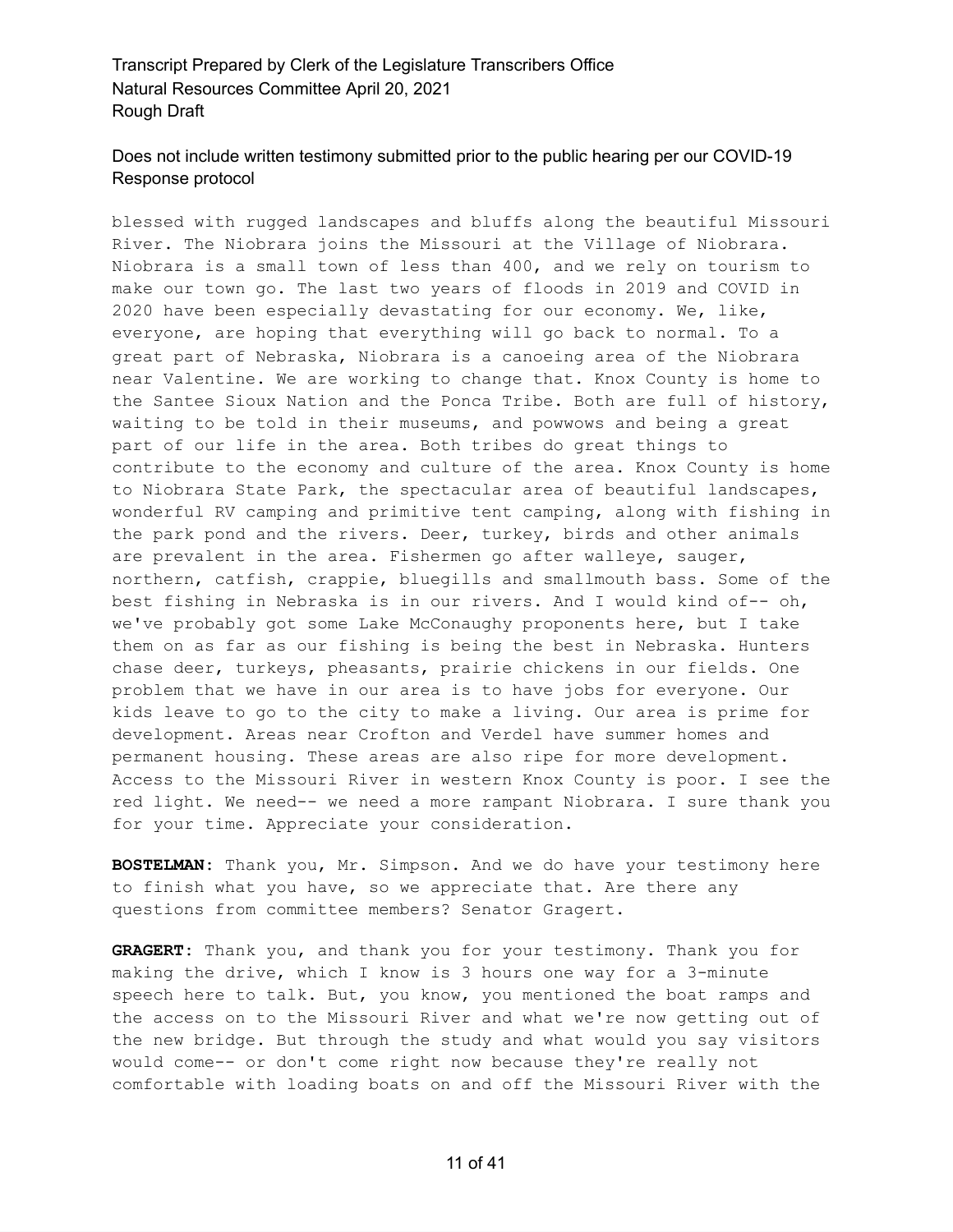Does not include written testimony submitted prior to the public hearing per our COVID-19 Response protocol

current boat ramps that we have both at Niobrara and Blue Moon or Lazy River Acres.

**MARK SIMPSON:** Right.

**GRAGERT:** Go ahead.

**MARK SIMPSON:** It's-- it's difficult. We've had several people back in at our makeshift boat landing pull the wheels off their trailer. It's a sharp drop off going into the river. We don't have a concrete access to the river anymore. We're just going off the shore. And if you're unaware or if you got too big a boat, it's a problem. And without those people coming in, there's no fishing, there's no recreational boating, there's no duck hunting. All that, the area is, is finding that they've lost.

**GRAGERT:** Thank you.

**MARK SIMPSON:** Thank you very much.

**BOSTELMAN:** Sir, hold on a second.

**MARK SIMPSON:** Yes.

**BOSTELMAN:** Other questions? I do have a question, is your-- is that boat ramp, is that-- is that locally owned, state owned, NRD owned?

**MARK SIMPSON:** It's locally owned. It was run by the Game and Parks. They gave up on it. The town-- the village took it over. It's a fight with the Corps because any plans you do, you have to have site drawings with elevations and all sorts of things that we don't have the money for.

**BOSTELMAN:** OK.

**MARK SIMPSON:** So it's difficult.

**BOSTELMAN:** All right, thank you. I appreciate that. Thank you for coming down to testify, Mr. Simpson.

**MARK SIMPSON:** Sure.

**BOSTELMAN:** Next proponent.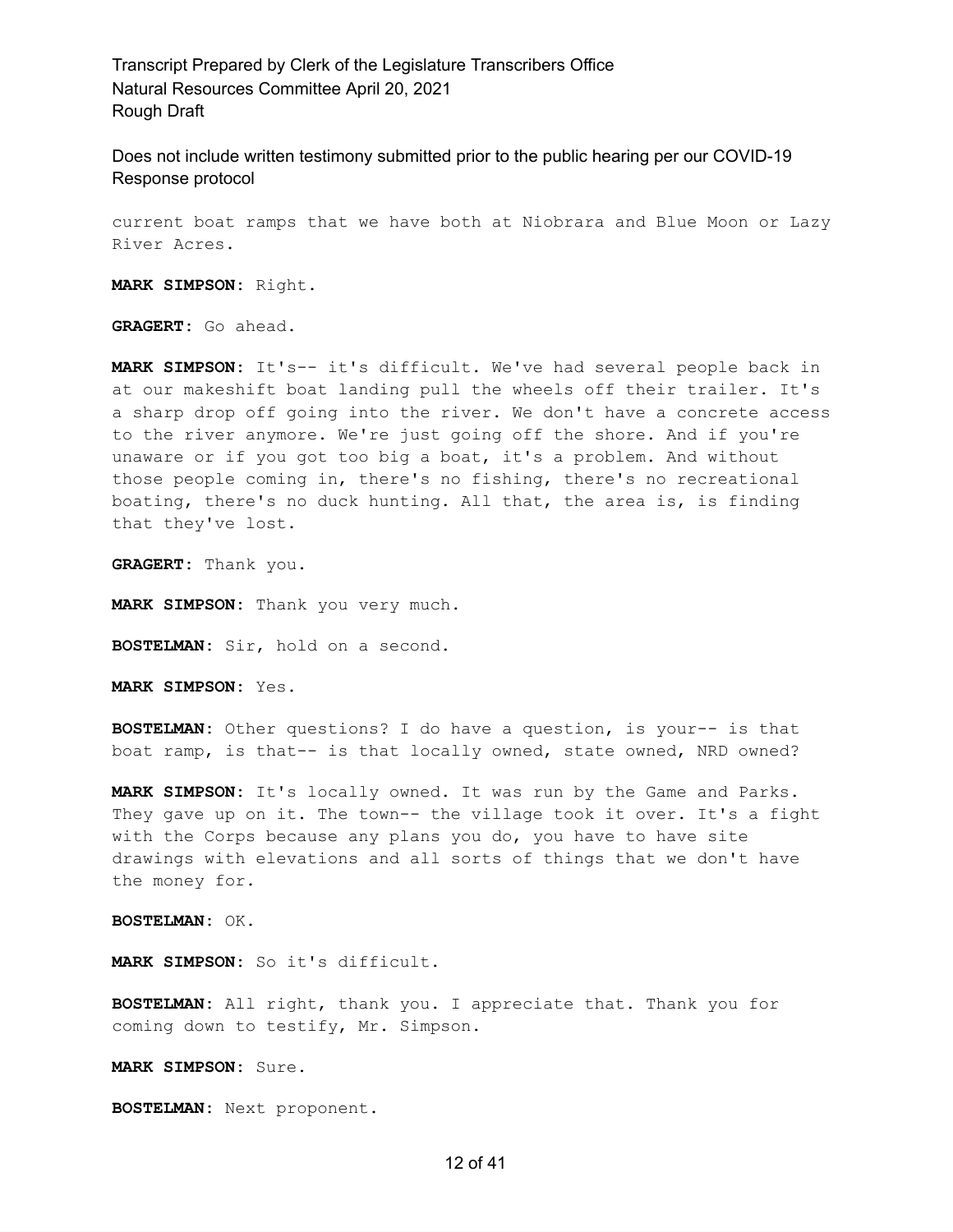# Does not include written testimony submitted prior to the public hearing per our COVID-19 Response protocol

**HILGERS:** Chairman Bostelman, members of the Natural Resources Committee, my name is Mike Hilgers, M-i-k-e H-i-l-g-e-r-s. I represent District 21 in northwest Lincoln, Lancaster County, also serve as Speaker of the Legislature. I'm here to testify in support of this amendment. This is the only bill I've testified on or introduced or have played a part of this year. I'll be brief. I want to first thank Senator McDonnell for bringing it and Senator Gragert and Senator Flood and Senator Hughes for their work, and in particular, Chairman Bostelman and Senator Clements and the staff of the Natural Resources Committee for their work on this amendment. You've already heard the testimony on LB406. This changes it, I think, in three primary ways. This amendment is far better, in my view. Number one, and critically, it goes beyond eastern Nebraska. This is a statewide-- this is an amendment that is meant to touch both west and east as well as north and south. You've heard the testimony on that already. I think this body is at its best when we're looking at a statewide approach to either-- either solutions or value added and this definitely does that. I think a good example already this session is LB40, Senator Groene's bill, which helps North Platte and rural Nebraska, Greater Nebraska, as well as LB550-- LB544 which helps Senator Wayne and urban Nebraska. So that piece one does that. Piece two, it changes and limits the focus so that there's not the focus on damming the Platte. I know that this is an area that has a lot of history, a lot of concern, a lot of different areas. We know there's economic investment going on around the Platte in those areas, and the last thing we would ever want to do is to freeze up that investment. So we want to make crystal clear that this would not study the Platte River. And thirdly, the third piece is, I think, beyond some streamlining, I think improving the bill, is that this looks to actually provide some potential wins for-- for those communities that are on the Platte. And I've talked to Senator Bostelman about this, looking at additional recreational access to the Platte River or even additional flood control through a levee system. So I am strongly in support of this bill, this amendment. I would encourage the committee to advance it to General File so we can have it heard on the floor. And I did make this a Speaker priority because I think it's an opportunity to-- to-- to improve the resources of the state and take advantage of the economic-- or the-- the natural resources that we have for economic development and other reasons. Thank you.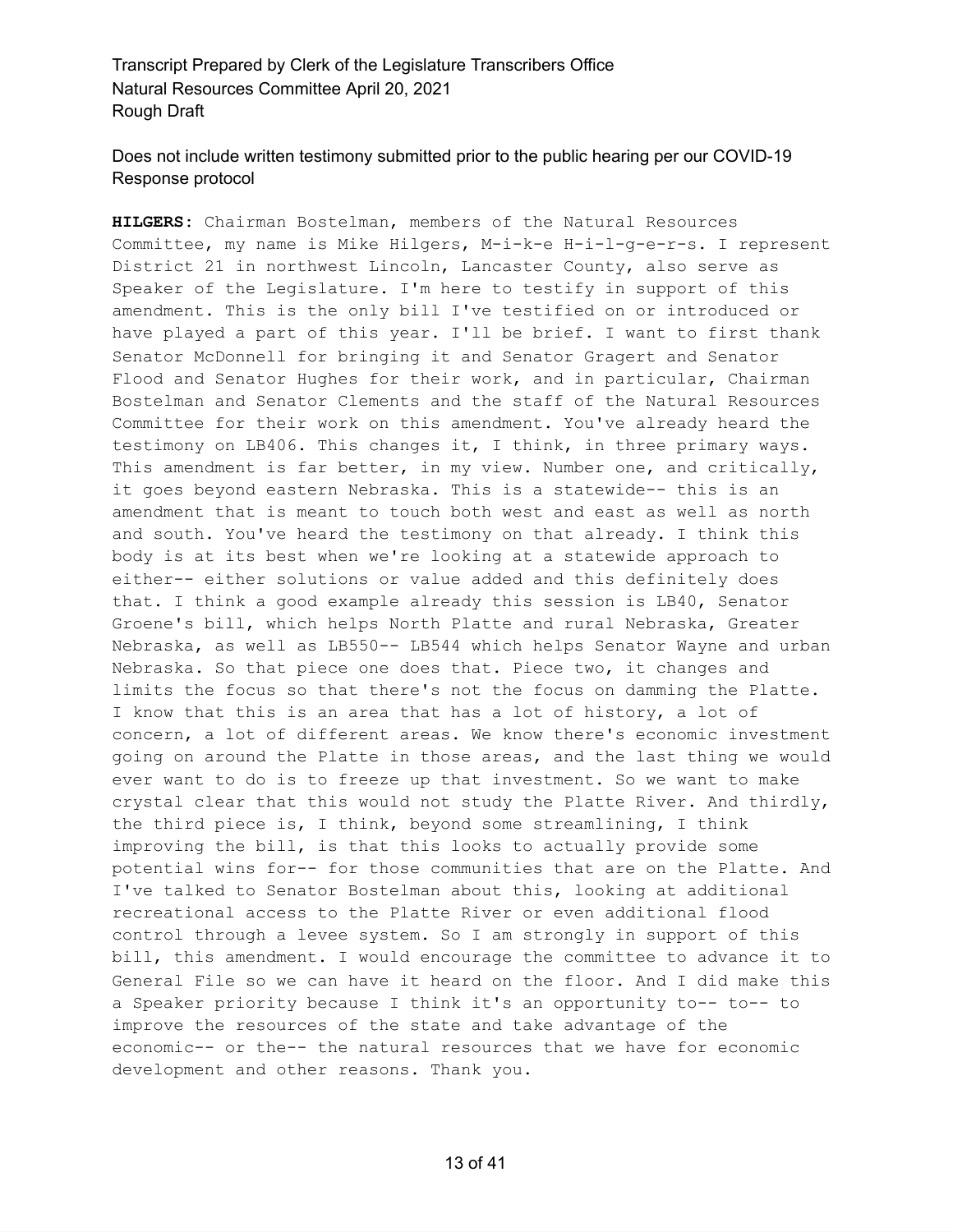Does not include written testimony submitted prior to the public hearing per our COVID-19 Response protocol

**BOSTELMAN:** Thanks, Senator Hilgers. Are there any questions? Seeing none, thank you for your testimony. I'd like to thank-- recognize that Senator Wayne has joined the committee so all committee members are present. Next proponent, please. Good afternoon.

**DEB SCHILZ:** Good afternoon. Chairman Bostelman, and members of the Natural Resources Committee, my name is Deb Schilz, D-e-b S-c-h-i-l-z, and I want to thank you for the opportunity today to testify on AM894 to LB406. I'm currently the Chair of Keith County Visitors Committee, as well as president of the Ogallala City Council and being part of my testimony for that here today. Before I begin my testimony, I do want to let you know we do have a number of testifiers here today that have traveled from Keith County to give you their perspective of why the study discussed in AM894 is important for our local community- community as well as the state of Nebraska. We do have representatives from our local committee, including myself, that were on the Lake Mac advisory committee, which has been working to build a stronger relationship between Nebraska Game and Parks and our local community to increase the communication and to start to move forward together to ensure viability to the park in the future. We also have some local business representatives whose livelihoods are directly affected by the visitors to the park. They'll be speaking to you today on how those studies can help bring more revenue by creating attractions and more ways for visitors to spend their time and money in Keith County and Nebraska. We also have representatives like myself for the city and county government here to give you our perspective on what it means to have a 30,000-acre park where over the summer the population in the county balloons well past the population of our largest community, which is Ogallala, and the impacts of how we are working with that. Just a bit of history on what happened with Lake Mac over the years. The dam was built in 1941 and is owned by and operated by Central Nebraska Public Power Irrigation District, which is headquartered in Holdrege. Central uses a reservoir for irrigation needs in the central Platte region of the state where the water is delivered to farm ground. You also have Kingsley hydro plant, which is a 3.5 megawatt hydroelectric generation facility located at Kingsley Dam. Nebraska Game and Parks are tasked with managing the recreation areas of Lake McConaughy and have been doing that capacity for several decades. Throughout the years the popularity at the lake has increased, both with visitors and local residents. Visitations from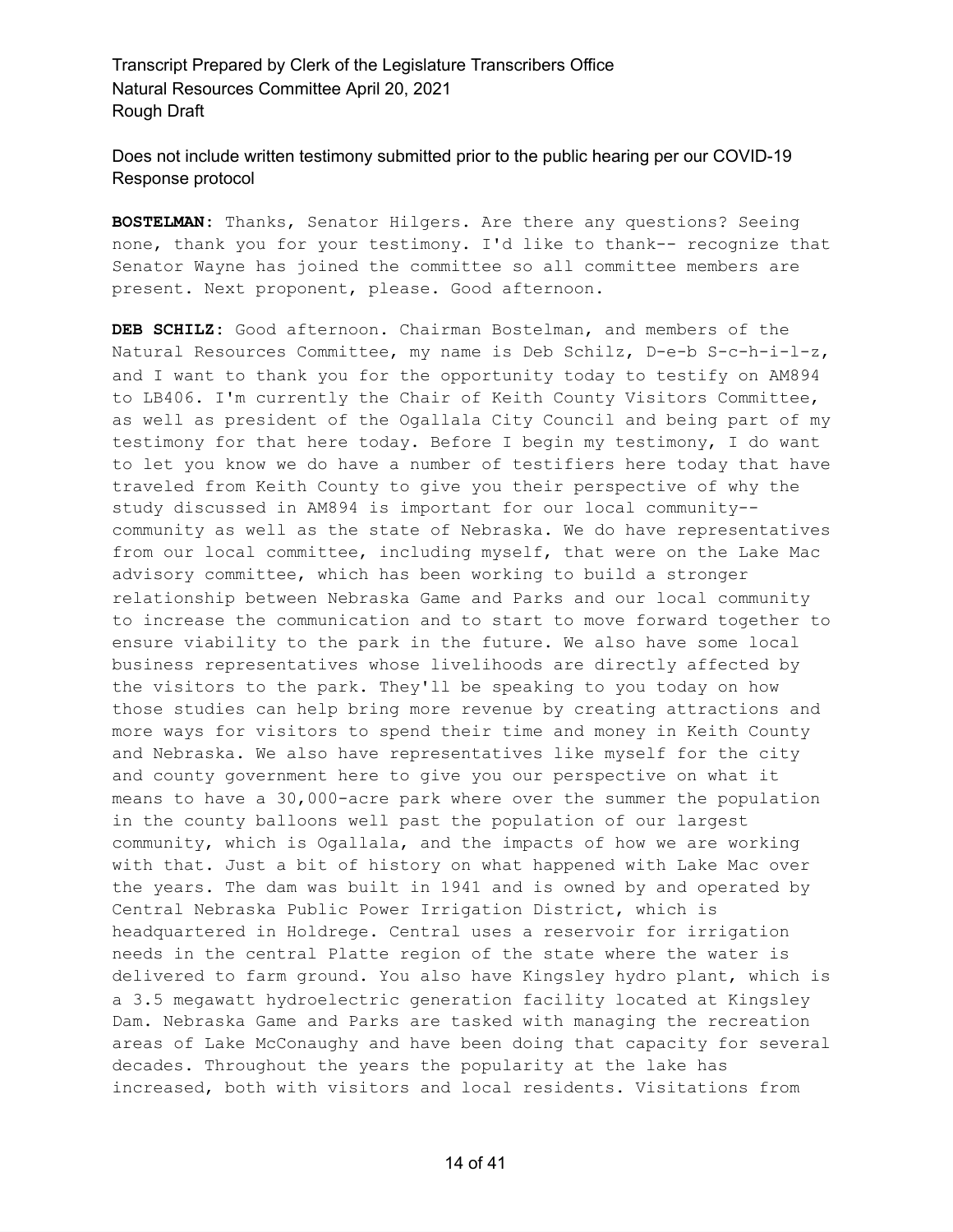# Does not include written testimony submitted prior to the public hearing per our COVID-19 Response protocol

people living along the front range of Colorado has propelled Lake McConaughy to become one of the most popular vacation spots in this- in the region. To illustrate this, half of all of our nonresident permits sold in the state of Nebraska are sold with the-- within a 40-mile radius of Ogallala and Lake McConaughy. One thing-- for this year our Visitors Committee was recently awarded a grant from the Nebraska Tourism Commission to do a visitor impact study and how those dollars are being spent at Lake McConaughy as well as Keith County. This grant is done in partnership with Nebraska Game and Parks, and we're looking forward to seeing those results here at the end of 2021. Having AM894 and LB406 pass provides another tool in our chest with ultimate resources for our community-- community leaders to move forward. Lake McConaughy is a huge economic engine for Keith County and western Nebraska. I thank Senator McDonnell for introducing 8-- AM894 and happy to answer any questions.

**BOSTELMAN:** Thank you, Ms. Schilz. Are there any questions from committee members? Senator Hughes.

**HUGHES:** Thank you, Mr. Chairman. Thank you, Ms. Schilz, for coming today. We appreciate it. So you're part of the advisory committee with Game and Parks for Lake McConaughy, is that correct?

**DEB SCHILZ:** Yes, it is.

**HUGHES:** So are you comfortable with the answers that Game and Parks has given you about how they're changing the management of Game and Parks? I mean, how much-- how much input did the advisory committee have to Game and Parks?

**DEB SCHILZ:** Starting last year when the advisory committee was formed, we've had some input as to the number of amount of reservations, or not reservations at that time, campsites that they wanted available. They wanted to have a reservation system. This year it was imple- is being implemented, starts tomorrow as a matter of fact, for beach camping. We are not completely satisfied with those numbers just because to-- in our minds, living out there, some of those numbers are a bit arbitrary. The reservation system will help give us some better numbers, but I don't know exactly they were the right ones to start with.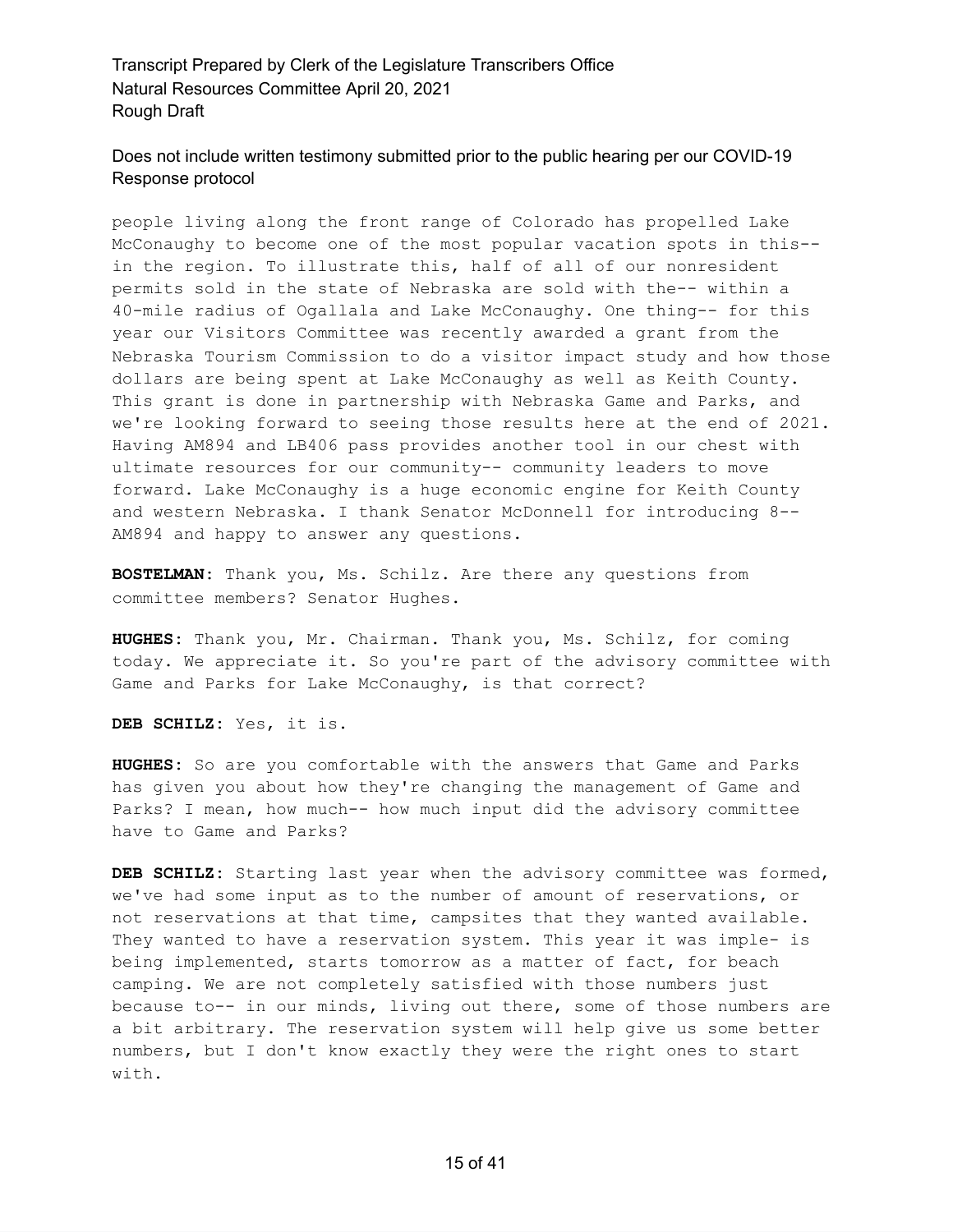Does not include written testimony submitted prior to the public hearing per our COVID-19 Response protocol

**HUGHES:** So has Game and Parks made-- is Game and Parks going to make those numbers available to you as they come in?

**DEB SCHILZ:** As they come in, they are to be given to us on a weekly to biweekly basis. As of right now, we have a meeting with them on May 11, I believe, and hopefully be able to have some updates to-- from tomorrow to that date as to how that's working.

**HUGHES:** OK. As you're aware, I've got LB336 in place to raise nonresident park permit fees. Has Game and Parks given you any assurances that any of that money will be coming back to Lake McConaughy to handle the large crowds that annually show up there?

**DEB SCHILZ:** As of today, we have not had any final words from Nebraska Game and Parks of how that money will be spent.

**HUGHES:** How-- how do you think that money should be spent?

**DEB SCHILZ:** There are a number of options, I believe, that could be used for. Law enforcement would be one. Helping strengthen our emergency management services could be another. Infrastructure improvements obviously can help. Campgrounds would be great to be able to implement as well, which is part of their master plan and being able to have more visitors come stay at the lake than what they're looking at for this year.

**HUGHES:** OK, thank you very much for coming down.

**DEB SCHILZ:** You bet.

**BOSTELMAN:** Senator Gragert.

**GRAGERT:** Thank you. Thank you for your testimony. I was just wondering, in your opinion, I don't know if you want to answer this, fine, if you don't, that's fine, too, but this-- with this amendment and this bill, do you see it as a study that could be utilized with Game and Parks and with your advisory group as a--

**DEB SCHILZ:** My personal opinion, yes. I do feel that the study would be very beneficial to all parties involved because we need a-- there is a comprehensive plan for the county. There are plans that also our communities have put together for our growth and things of that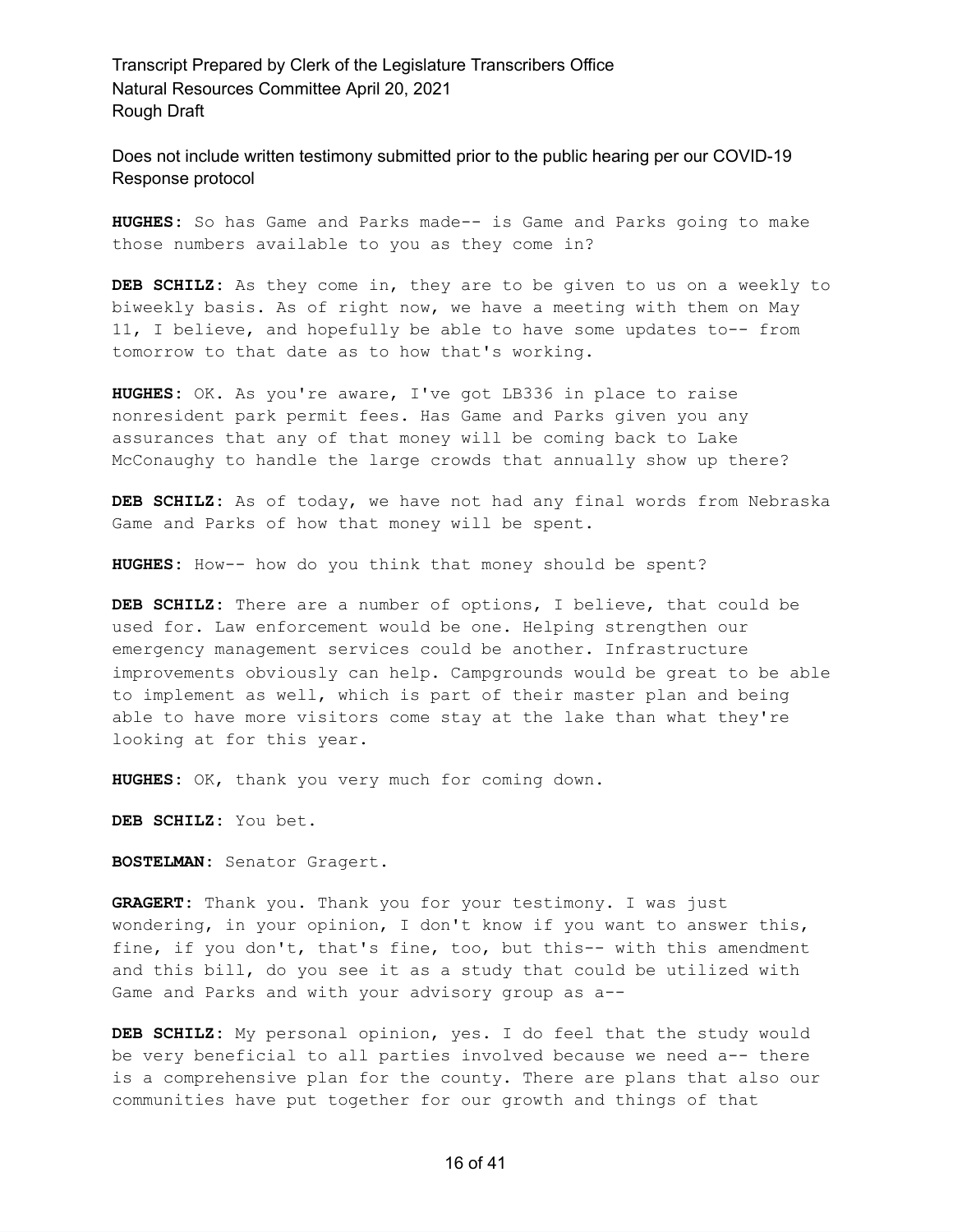Does not include written testimony submitted prior to the public hearing per our COVID-19 Response protocol

nature, but I think this would enhance what we have already started and know that we are going down the right path.

**GRAGERT:** Thank you.

**HUGHES:** Senator Groene.

**GROENE:** Thank you. I heard once that Lake McConaughy had more miles of white sand than the Hawaii island of Maui. What percentage of-- of them, those beaches now are accessible to tourists?

**DEB SCHILZ:** I'm going to give you a guess, because it's mainly along the north side of the lake. The south side is more private residence and there are-- there is a campground on the south side. So I would say probably 60 to 65 percent is public access because the north side-- whole north side so.

**GROENE:** All the sand.

**DEB SCHILZ:** Yeah.

**GROENE:** There's a lot of miles out there in that area.

**DEB SCHILZ:** There are a lot of miles, yes.

**GROENE:** There's a lot of miles. I doubt 60 percent of it is available.

**DEB SCHILZ:** You think it's less or do you think it's more?

**GROENE:** I think it's a lot less. But you were talking you ask- another question, you said mentioned more campgrounds. That's part of it. You want more access, more tourists to be able to come out there. I mean, it's not only Denver, it's Omaha and Lincoln people that travel that way too.

**DEB SCHILZ:** That is correct. Yep.

**GROENE:** So, I guess my question is-- I blanked out here.

**DEB SCHILZ:** You're fine.

**GROENE:** But you see that building more lakes to the east would harm your tourism?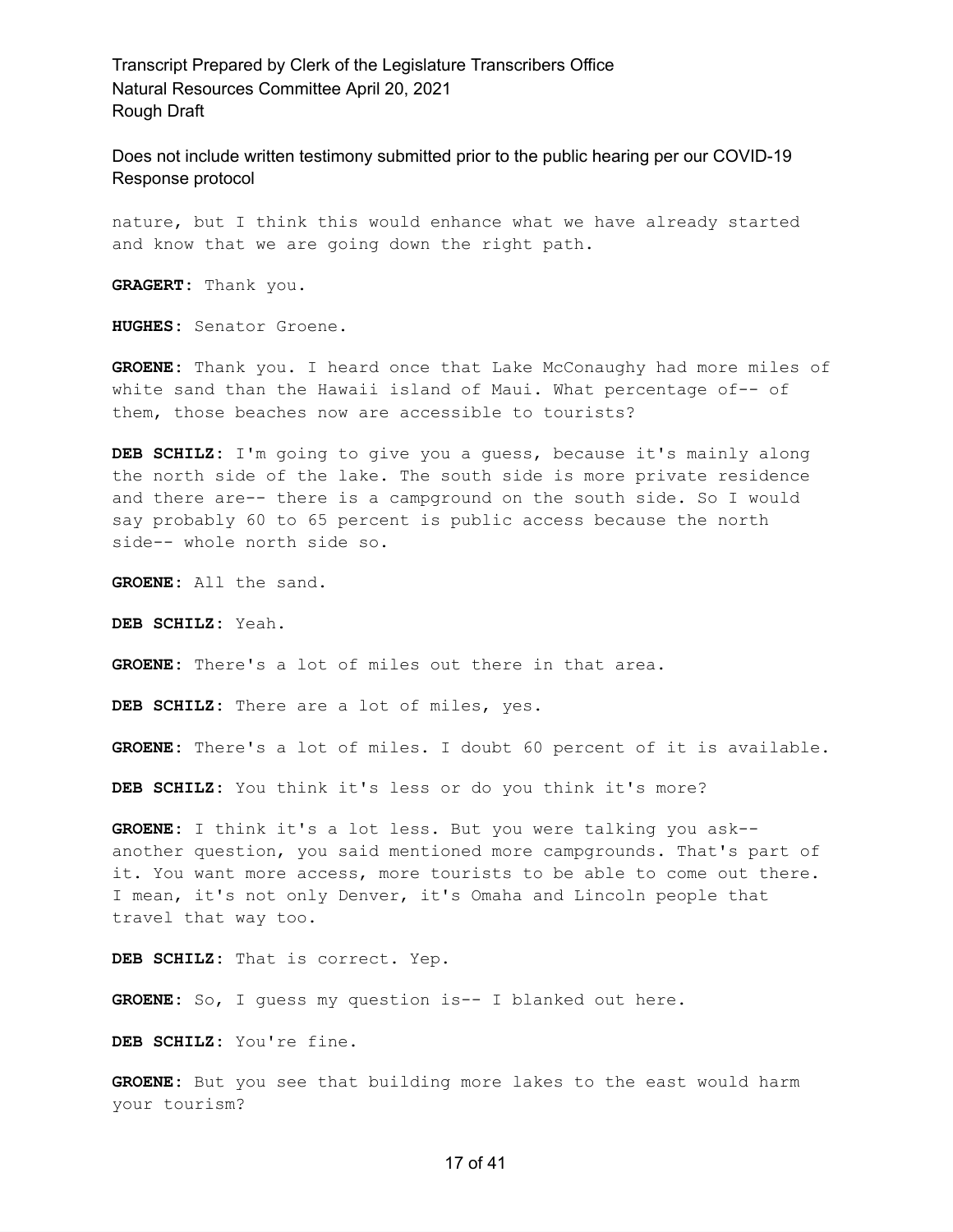Does not include written testimony submitted prior to the public hearing per our COVID-19 Response protocol

**DEB SCHILZ:** I don't believe it would harm it as much as if it were built to the west. I would say approximately 70 percent of our visitors are coming from out of state to the west of us.

**GROENE:** So this Fourth of July weekend.

**DEB SCHILZ:** Um-hum.

**GROENE:** Some couple, some young guys get in their car with a tent and head to Ogallala and they get there and they said, well, you don't have a camping permit. What are you going to do with those young people? What are you going to do with all those people that show up? They don't know what's going on in Front Range, they're just going to show up. And for years, it's been a tradition, they just show up. What's going to happen?

**DEB SCHILZ:** That's a great question to ask the Game and Parks.

**GROENE:** All right, thank you.

**BOSTELMAN:** Senator Wayne.

**WAYNE:** So the influx of tourism, how are you-- how does Keith County and Game and Parks work to like, fill jobs, like jobs around the lake?

**DEB SCHILZ:** For jobs?

**WAYNE:** Yes.

**DEB SCHILZ:** Nebraska Game and Parks is already marketing seasonal help through their Game and Parks website. Locally, we-- our Chamber is very good about advertising that information. We also have a Facebook page that we promote seasonal work as well for the lake area as well as our communities within Keith County.

**WAYNE:** Thank you.

**BOSTELMAN:** A couple of questions I have, and I realize going to the online camping spot is challenge. [INAUDIBLE] Lake, we used to camp when I grew up there and they changed over. It is a process you go through. It's different.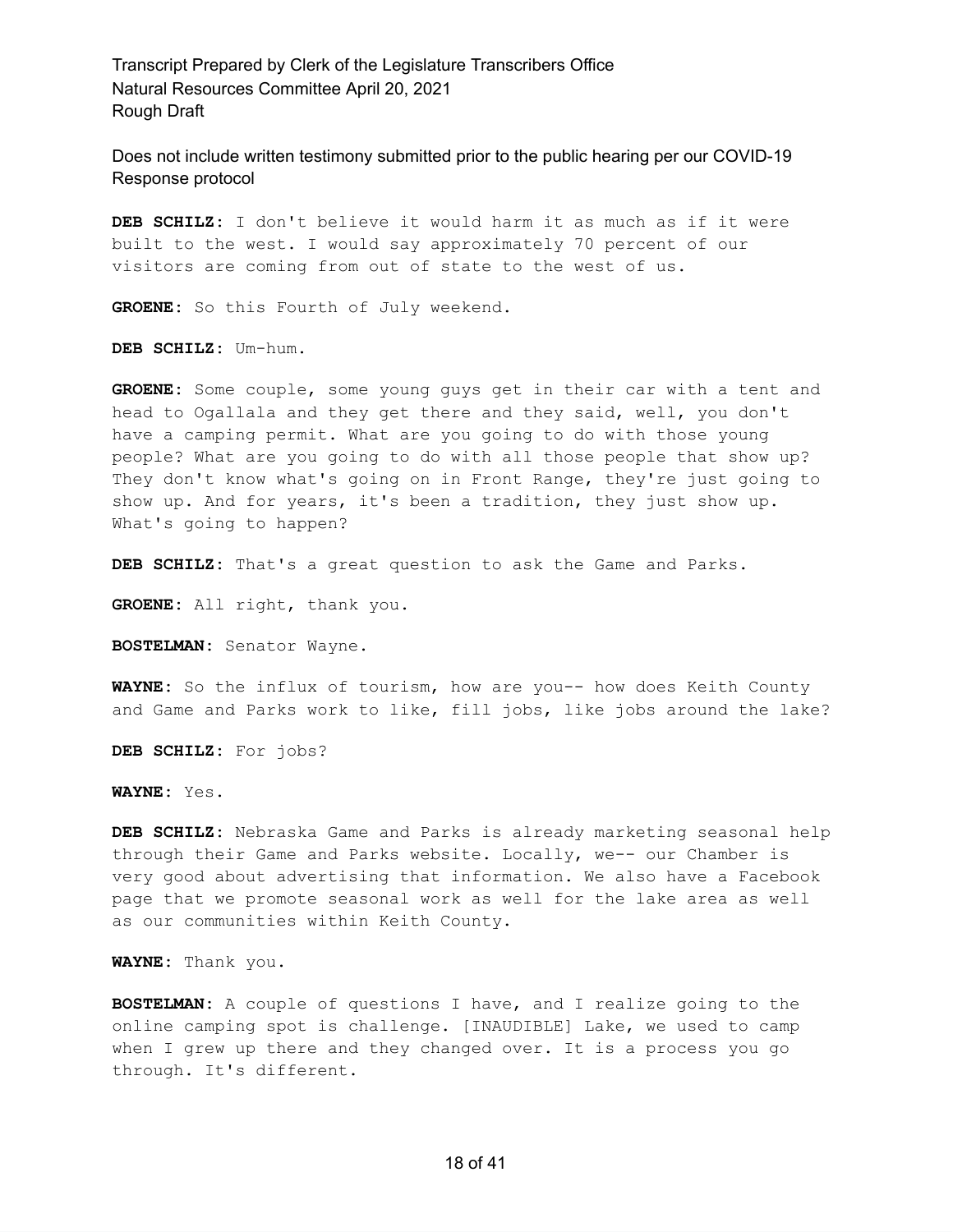Does not include written testimony submitted prior to the public hearing per our COVID-19 Response protocol

**DEB SCHILZ:** Yes.

**BOSTELMAN:** But it is-- it is something that everybody has to deal with when it comes up. And so I appreciate the things you'll deal with when it comes along those lines. However, question I have is, Central Nebraska Public Power and Irrigation District owns that facility, right?

**DEB SCHILZ:** Correct.

**BOSTELMAN:** That is--

**DEB SCHILZ:** They own the land, yes.

**BOSTELMAN:** And does Game and Parks have management of their portion of it by contract?

**DEB SCHILZ:** Yes.

**BOSTELMAN:** And when is that contract up?

**DEB SCHILZ:** I believe it's coming up in 2035. Don't quote me on that, but it's about 15 more years before it expires.

**BOSTELMAN:** So has there been discussion that the Central Nebraska Public Power and Irrigation District just take it over and run it rather than Game and Parks?

**DEB SCHILZ:** We, as the advisory group, have not had that conversation with Central. Now, whether Central and Game and Parks have had that, I can't answer that question.

**BOSTELMAN:** So do you think that they would manage it better?

**DEB SCHILZ:** That I can't speak to of either. From an employment standpoint, I believe there's a half a dozen maybe employees employed by Central in the Ogallala area. I believe the rest of them are located east of there.

**BOSTELMAN:** And I guess the last question, kind of what Senator Groene was talking about is, if they were to open-- for more camping areas, is there access available? Because in my mind, would it be if you have

#### 19 of 41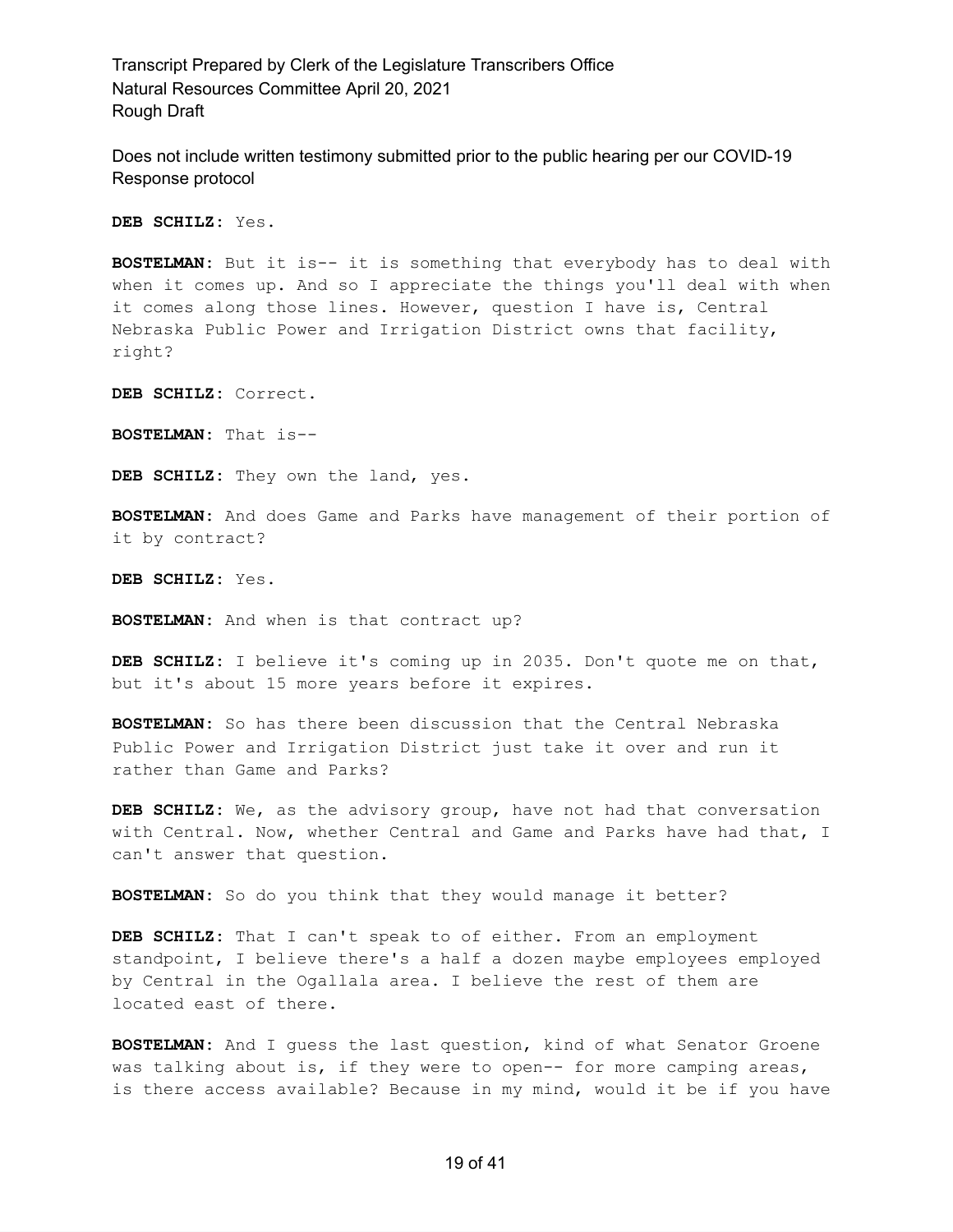Does not include written testimony submitted prior to the public hearing per our COVID-19 Response protocol

an access, a point A now for these say, 100 slots, but you're going to have to have another access at point B, if you will for the next 100 slots,--

**DEB SCHILZ:** Correct.

**BOSTELMAN:** --is there access there, opportunities or not?

**DEB SCHILZ:** On the north side there is. The south side potentially could be developed as well and have some access areas developed. Right now, that's not-- there is not as many access areas on the south side of Lake McConaughy as there are on the north side. Some of the development that we have looked at could potentially be on Central ground. We've also been exploring opportunities for development across the highway-- of Highway 92 on private ground that could be sold for concessionaires to develop campgrounds.

**BOSTELMAN:** OK, thank you. Any other questions? Senator Hughes.

**HUGHES:** Thank you, Chairman Bostelman. So I appreciate you bringing up Central as part of this. I'd be curious to know if the Lake Advisory Committee has talked about the potential merger between Central and Dawson Public Power and how that is viewed from the Lake McConaughy point of view.

**DEB SCHILZ:** From my pers-- my personal perspective, there has not been any communication from Central to the Lake Mac Advisory Group as of this point regarding that potential merger, and we have not had any meetings with Central or any other parties at this point.

**HUGHES:** I would think that they would-- since that is in your backyard and your livelihood, that that would probably be a good idea if they would reach out to

**DEB SCHILZ:** I believe--

**HUGHES:** --your advisory community to sit down at some point.

**DEB SCHILZ:** I would-- I would highly encourage them to do so as well. I do believe in this phase, Senator Hughes, that this-- there will be a public comment time involved with that. Now, what those dates are, we have not been told as of yet, but it is our hope that Central will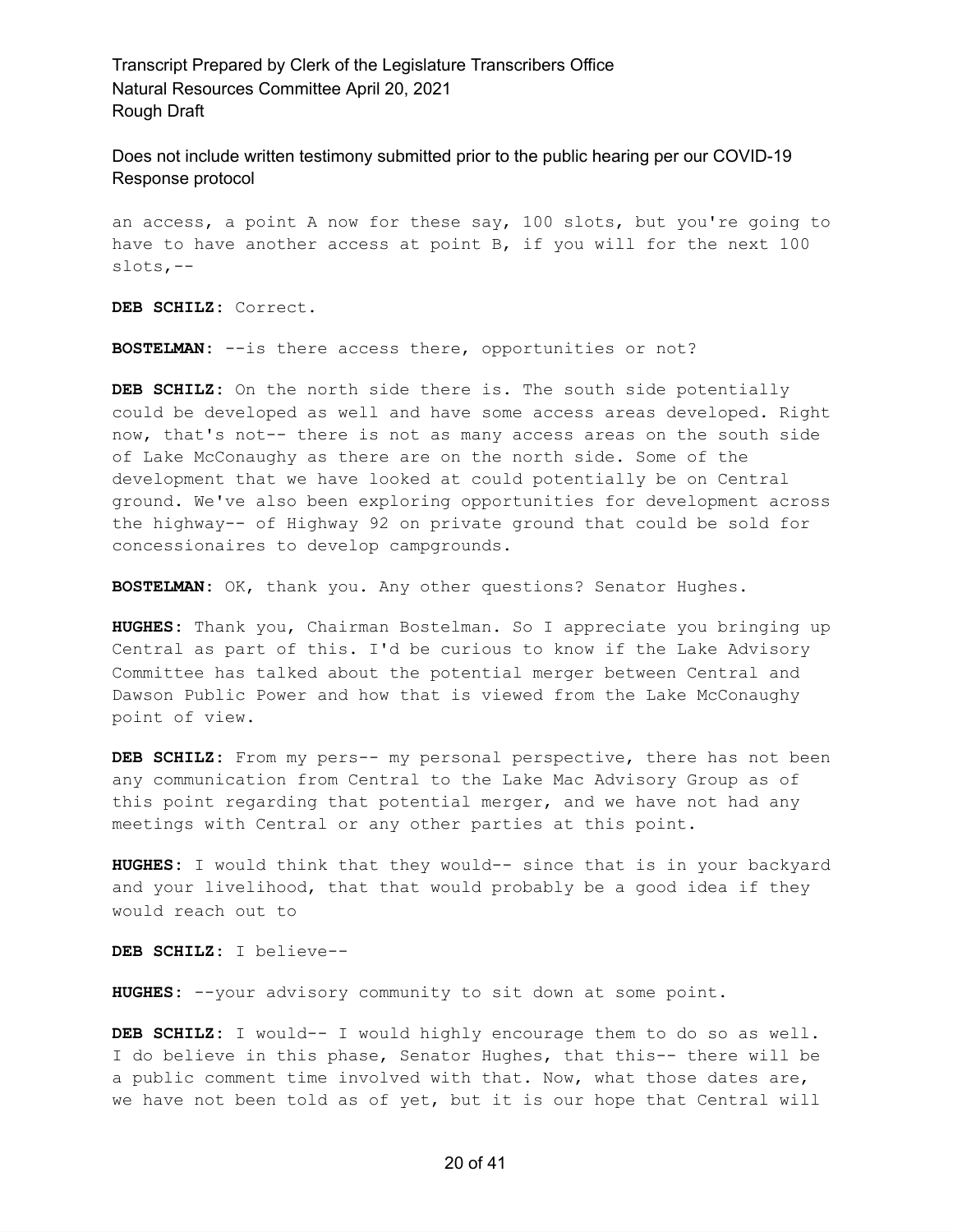Does not include written testimony submitted prior to the public hearing per our COVID-19 Response protocol

be coming to talk to our advisory group in the near future as to the process behind this, what they're looking for, and how they plan to move forward.

**HUGHES:** Do you think there's any possibility of-- if that merger would go through, that that new entity would be more interested in looking at a private management of that facility rather than Game and Parks?

**DEB SCHILZ:** I'm hoping that if that does go through, that they look at all the aspects of what the Central contracts are and explore all the opportunities that would be available.

**HUGHES:** And I think that's a big chunk of what this hearing is about, is to look at opportunities that can better utilize--

**DEB SCHILZ:** Yes.

**HUGHES:** --that recreation facility. The-- the best comment that I have heard from an individual was, what a waste of a lake that we've had for the last 50 years. It's a tremendous asset and certainly has been mismanaged and underdeveloped. So I appreciate Senator McDonnell for bringing this and getting us potential to look at other options and what we've done the same old stuff for the last 50 years. Thank you.

**DEB SCHILZ:** Um-hum. You bet.

**BOSTELMAN:** Senator Groene.

**GROENE:** Thank you, Chairman. You might not know this answer, but somebody might afterward be able to tell me. To clarify and redefine the question I asked you earlier--

**DEB SCHILZ:** Sure.

**GROENE:** --you made a comment. What percentage of the shoreline does Central own, and then what percentage does a rancher up, right up to the water. You said earlier that the land that Central owns--

**DEB SCHILZ:** Uh-huh. Central owns complete-- has complete ownership. They have a shoreline stopping point off of the shore, off of the lake.

#### 21 of 41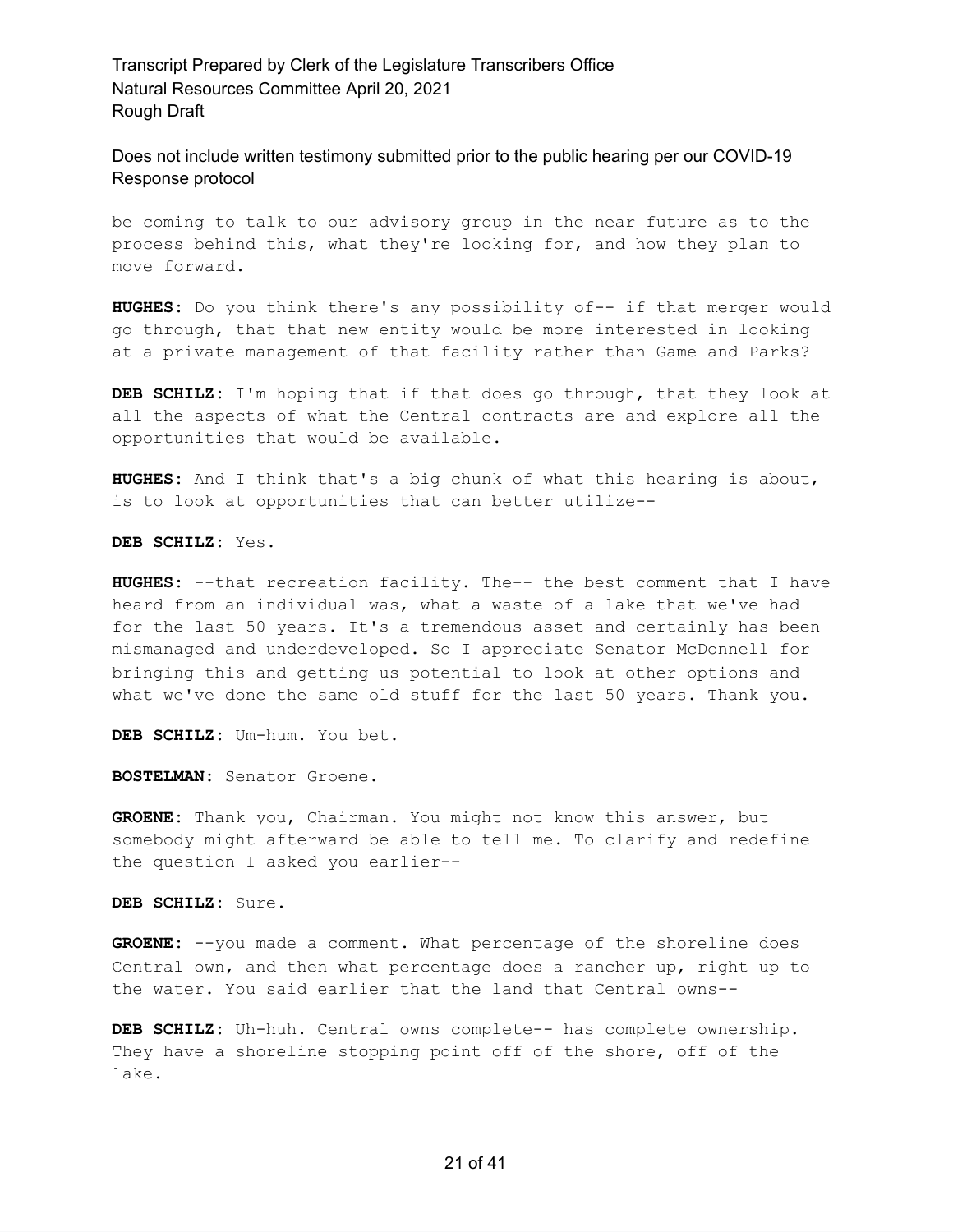Does not include written testimony submitted prior to the public hearing per our COVID-19 Response protocol

**GROENE:** Do you know what that buffer is?

**DEB SCHILZ:** They just revised it. And right now, I do not. But one of the other testifiers may be able to answer that question for you. They just revised it here in the last 18 months due to some erosion that has occurred.

**GROENE:** Coming off of Highway 92, you would have to go through private land to get those buffers let.

**DEB SCHILZ:** Correct. Yes, that is correct.

**GROENE:** It was what Senator Bostelman said about access, they'd have to get easements.

**DEB SCHILZ:** Yes.

**BOSTELMAN:** OK, thank you, Mrs. Schilz, for being here today.

**DEB SCHILZ:** You bet.

**BOSTELMAN:** Thank you for coming in.

**DEB SCHILZ:** I appreciate the opportunity. Thank you.

**BOSTELMAN:** Next proponent, please step up. Good afternoon.

**KELLY HANVEY:** Good afternoon, Senators. My name is Kelly Hanvey, K-e-l-l-y H-a-n-v-e-y. I'm the director of Knox County Economic Development, and I brought Mr. Simpson as my hype man. He gave you my first two paragraphs of all the things we have available. We have trophy whitetail and mule deer and we have an abundance of fish and lots of-- lots of opportunities to catch those in certain areas. What we don't have, our list of don't haves is a little longer. We have untapped potential for tourism in our area. Without being negative, we don't have a conference center or an event center to host conventions, conferences, reunions or events. Our avid golfers have to commute over two hours from a regional airport to golf at our resort-- golf course at Tatanka. We lack a marina. We do have the aforementioned waterways of the Missouri, the Niobrara, the Bazile, the Ponca, and the Verdigre Creek, but we have very limited access to them. Our boat ramps are too few or severely damaged from flooding. We have a very limited number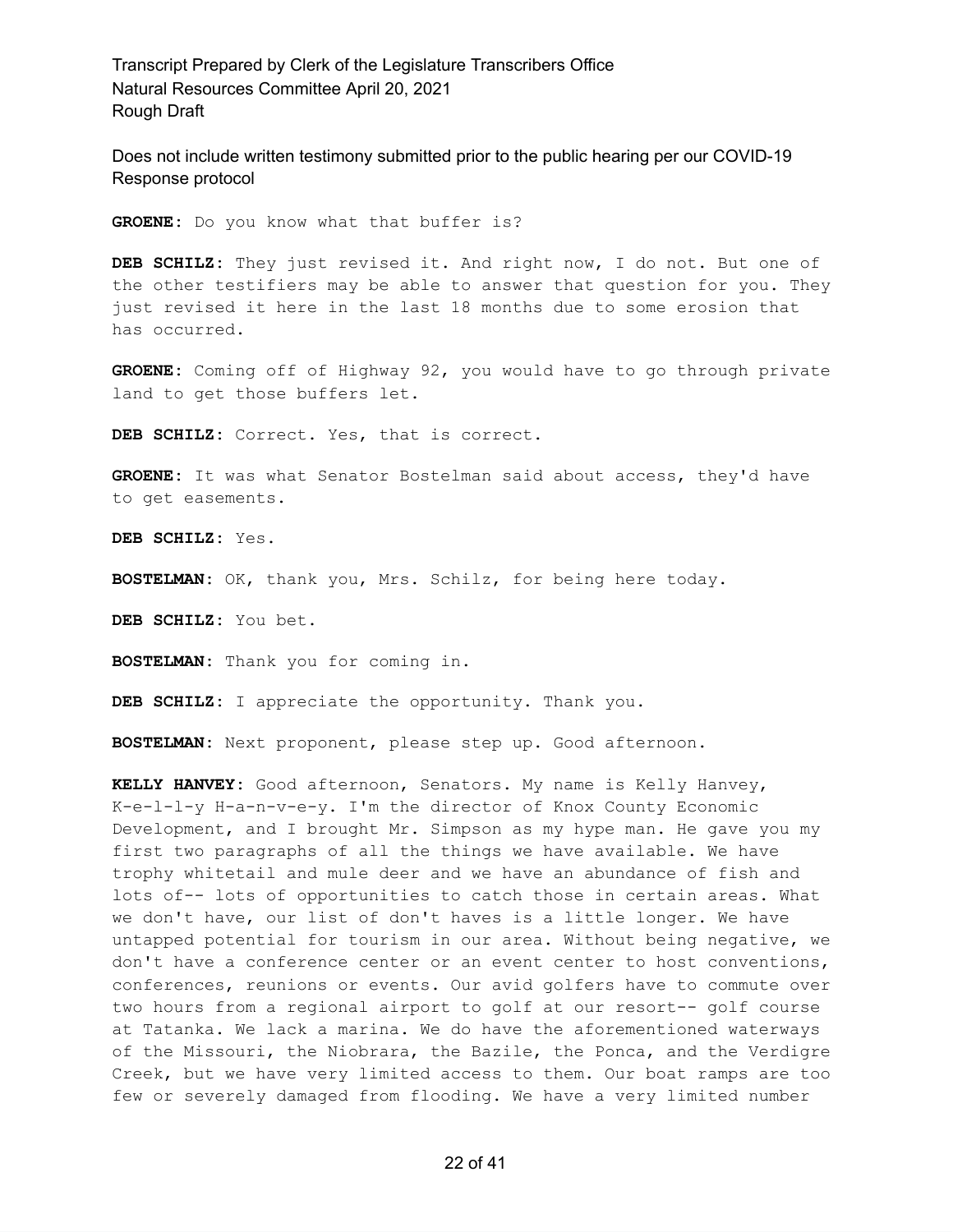#### Does not include written testimony submitted prior to the public hearing per our COVID-19 Response protocol

of small hotels and one lodge in our state park available. The cabins and camping were highly sought after last summer during COVID and Lewis and Clark State Recreation Area and the Niobrara State Park were able to recoup \$50,000 in lodging tax. Knox County collects lodging tax at a similar rate to Kim-- Keith County at 4 percent. A study of that area revealed that visitor spending depends on how a visitor has traveled, how many are in their party, how long they stay, and possibly where they stayed. A day trip, just a day trip without an overnight stay, could capture \$22.47 per person. If we captured just 25 percent of the Lake McConaughy area, that would render \$1.9 million for our area. With an overnight stay, that's \$61 per person per day or around \$29 million in lodging tax for our area. We know that we have an abundance of natural resources and we enjoy some of the best outdoor recreation. Our lodging tax dollars have continued to increase despite a catastrophic flood and a global pandemic. As we look to the future, any dollars invested in our area would enhance and attract other very beneficial development. I thank you for your time and your consideration.

**BOSTELMAN:** Thank you, Mrs. Hanvey. Are there any questions from committee? Senator Gragert.

**GRAGERT:** Thank you. Thank you for your testimony, a lot of good information there. Appreciate that. Do you know-- would you happen to know-- I know. I know you're fairly new but the last time that the marina at Lewis and Clark Lake was upgraded, you know as far as upgrading, being larger. I think-- has it outgrown some?

**KELLY HANVEY:** I-- I'm not sure, I'll have to check into that. I would say it definitely has. Its capacity is-- is limited, especially we saw such a surge in attendance last summer with the desire to socially distance outside. I'll have to look into that, I'm not sure.

**GRAGERT:** With the-- follow-up question. With the resources we have up there, water being one of the greatest ones, with the animals, the deer and the turkey, would, you agree that they're in great succ- well, good success, or--?

**KELLY HANVEY:** They're everywhere. And we have-- we have-- we have pheasant. We have turkey. We have quail. We have a variety of game

#### 23 of 41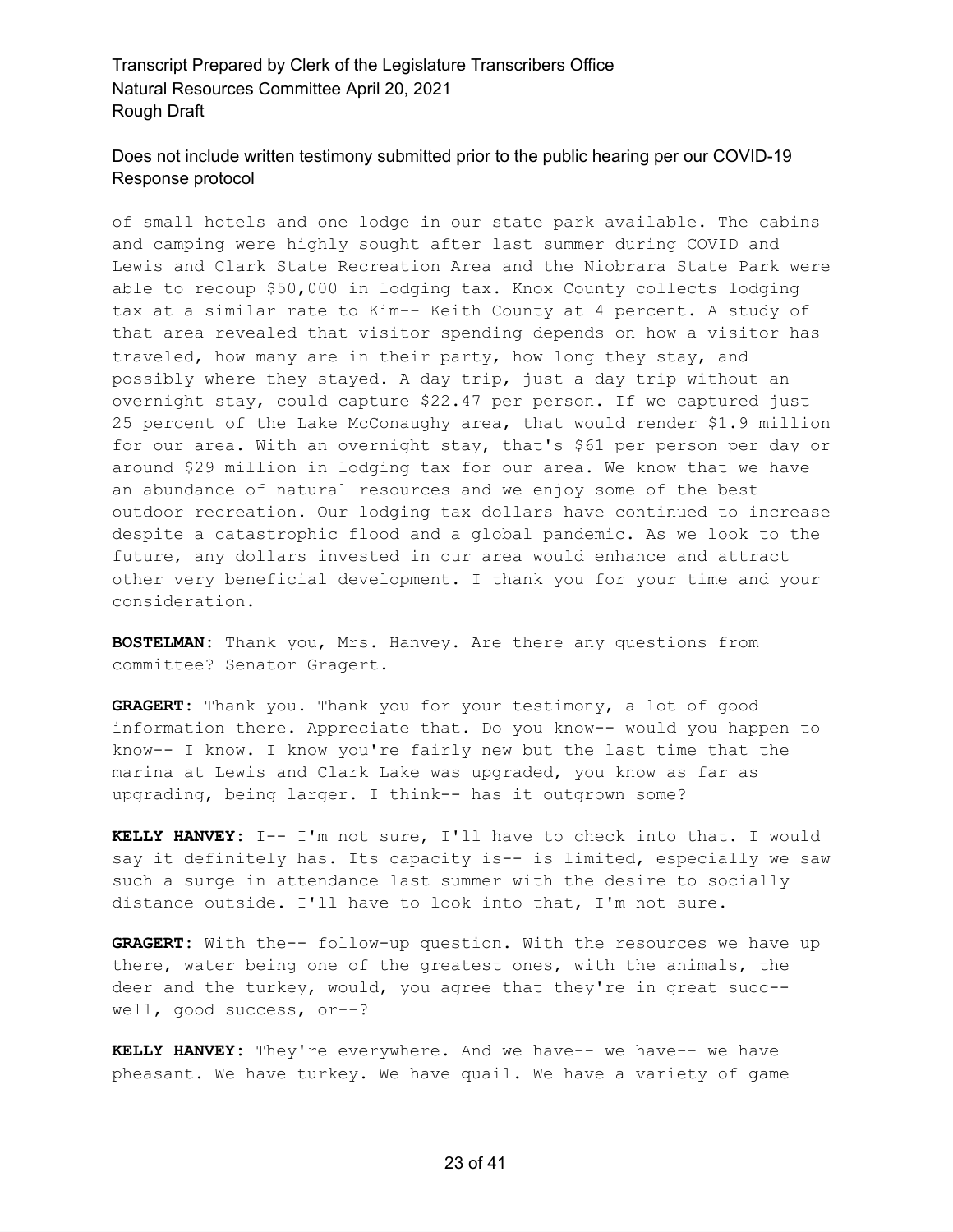Does not include written testimony submitted prior to the public hearing per our COVID-19 Response protocol

fish. Our outfitters are seeing a great-- I think everyone is at capacity of the outfitters that we have in that area for this year.

**GRAGERT:** In your opinion, would-- would the possibility of more guiding-- guiding-- sport, hunting guides, fishing guides be essential to the area not--

**KELLY HANVEY:** Oh, absolutely.

**GRAGERT:** --only in economic development but also bringing those- bringing in more landowner participation?

**KELLY HANVEY:** It-- it would. It would. It would be a great link to link all of this together. We have a lot of out-of-state turkey hunters. Right now is, is, of course, wild turkey season and they come from all over the country to hunt our turkeys. And I think that would be a big vital relationship to establish between landowners and the guides. It's also a great business opportunity to host those hunters.

**GRAGERT:** Let me real quickly maybe put you on the spot. In one word tell me what you-- how you would describe the sunsets and the sunrises on the Missouri River.

**KELLY HANVEY:** I brought ten of the most magnificent pictures and I'm sorry, I wish I would have made copies for all of you. But it is one word, breathtaking. We have a local enterprise just opened up under the name of God's Country and I would say that is aptly named.

**GRAGERT:** Thank you.

**BOSTELMAN:** Thank you for your testimony. Thank you for coming in today.

**KELLY HANVEY:** Thank you.

**BOSTELMAN:** Next proponent, please. Good afternoon.

**JESSOP ADAMS:** Good afternoon, Mr. Chairman, and members of the Natural Resources Committee. My name is Jessop Adams, J-e-s-s-o-p A-d-a-m-s, and thank you for the opportunity today to testify in support of the amendment to LB406. I'm here today to testify primarily in my capacity as Chair of the Keith County Planning and Zoning Board, as well as a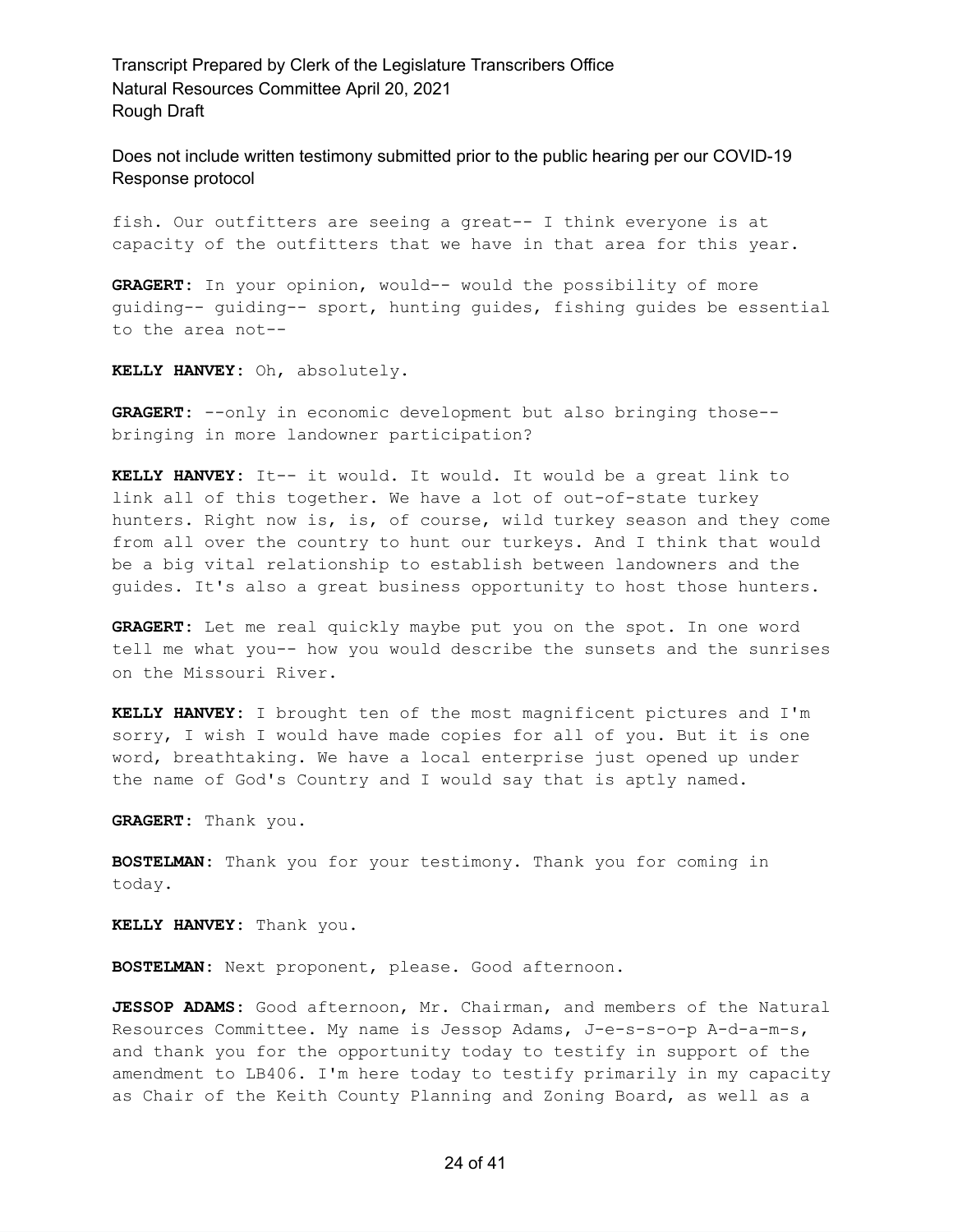# Does not include written testimony submitted prior to the public hearing per our COVID-19 Response protocol

board member of the Keith County Area Development Corporation, also known as KCAD, which is our local economic development entity. As you know, Keith County is located along Interstate 80 and borders Colorado in the western part of our state. And this makes it an easy travel destination that sits about halfway between the Front Range of Colorado and the populous eastern portion of Nebraska. This proximity makes Keith County and Lake McConaughy an ideal travel destination for millions of people looking to enjoy-- enjoy our great outdoors. With this last year seeing a refocusing by travelers on the benefits of outdoor recreation opportunities, this places Nebraska in a unique position to capitalize on the development of these types of opportunities around its largest reservoir. Currently, Lake McConaughy is our county's second largest land use area behind agriculture and outside of the municipal jurisdictions most commercial development in the county is related to the lake. We have a county comprehensive plan in place that identifies the uniqueness of Lake McConaughy and tries to balance the maintenance of its natural beauty and environmental sensitivity with the continued need for adding additional commercial and residential development. A study funded by LB406 could significantly help us outline the needs and opportunities related to the development of the lake as permitted and encouraged under our comprehensive plan. The study's results would ensure that the county could move forward with confidence that future developments are supported by data, are not arbitrary, and helps drive important economic development. Additionally, LB406 would benefit from a community that already has the tools in place to act upon its results. KCAD is working with Nebraska strategies to navigate the working relationship with Game and Parks, as Deb Schilz mentioned earlier, and currently, Keith County has announced that they have achieved a million dollar revolving loan fund under the Rural Workforce Housing Fund established by the Legislature. Additionally, we have an active LB840 in tax increment financing development agreements, which KCAD has worked heavily for. Now, my family has lived and been business owners in Keith County for over 100 years, and yet it would be hard for me to characterize how important Lake McConaughy is not only to our county, but to western Nebraska as a whole. My family's history is tied closely to the lake as my great-great-grandparents were forced to relocate their home and business along with the rest of the town, Lemoyne, when Kingsley Dam was constructed and the lake was filled. Although the lake displaced some families and businesses when it was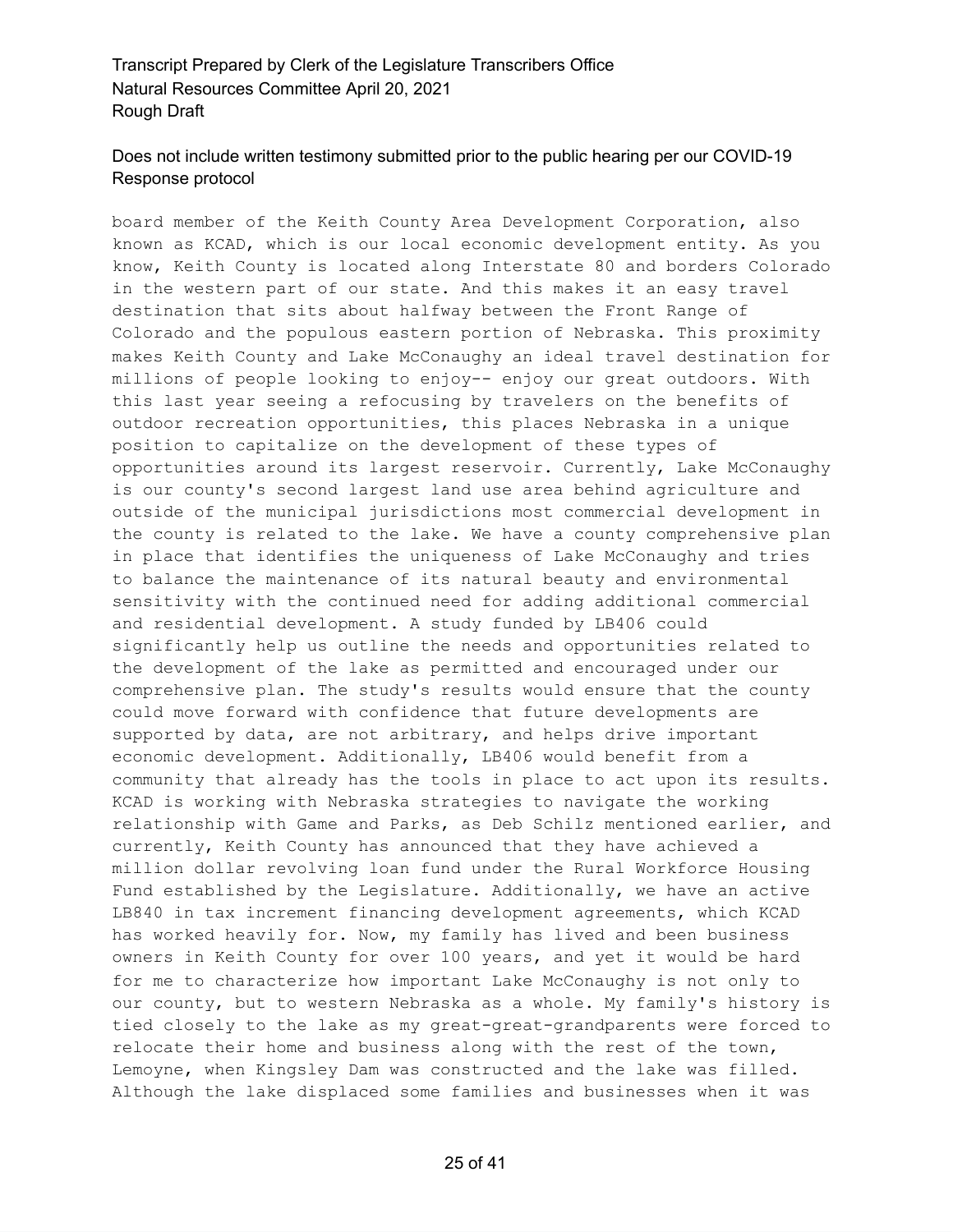Does not include written testimony submitted prior to the public hearing per our COVID-19 Response protocol

built, when the results of the study funded by LB406 are coupled with the plans and tools currently in place, it has the opportunity to bring many more to our area. Thank you, and I'll open up if there's any questions.

**BOSTELMAN:** Thank you for your testimony. Are there questions from committee members? Seeing none-- oh, Senator Hughes.

**HUGHES:** Thank you, Chairman Bostelman. Thank you, Mr. Adams, for coming today. So have-- in your capacity of economic development, is there a vision that your group has for the lake of how it might be more developed, more utilized?

**JESSOP ADAMS:** Yeah, especially with-- well, with the changes that are being implemented by Game and Parks, you know, any plan is going to have to be flexible going forward. It's going to be really important to see how these changes affect our local business owners. And it could be bene-- it could be beneficial or it could hurt. It's going to be hard to tell when you're talking about changes that haven't been in place before. We're hoping it opens up further economic opportunities. Hopefully, if there isn't the available space within the park, that it opens up areas for people to privately develop outside and this type of study would help identify what type of businesses, where those businesses could be located and how that could draw and keep people within our region in western Nebraska to allow that economic impact to be positive going forward.

**HUGHES:** So have you-- have you visited with any of the vendors that are historically at the lake about the reservations that they normally have from continued customers and how that's going to try and mesh with what Game and Parks is proposing? Is that-- do you think that's going to work or is there-- are we headed for catastrophe?

**JESSOP ADAMS:** There's-- there's a lot of hesitation. A lot of these proprietors have spent a long time developing long-term relationships with Game and Parks. So they want to give them the benefit of the doubt to try to see how the plan works. But through partnership with the Lake Advisory Committee, which I sat on as well, we were able to kind of bridge the gap where Game and Parks didn't have some of those communications outlined, we were able through conversations with many of the lake business owners to kind of get all of their concerns put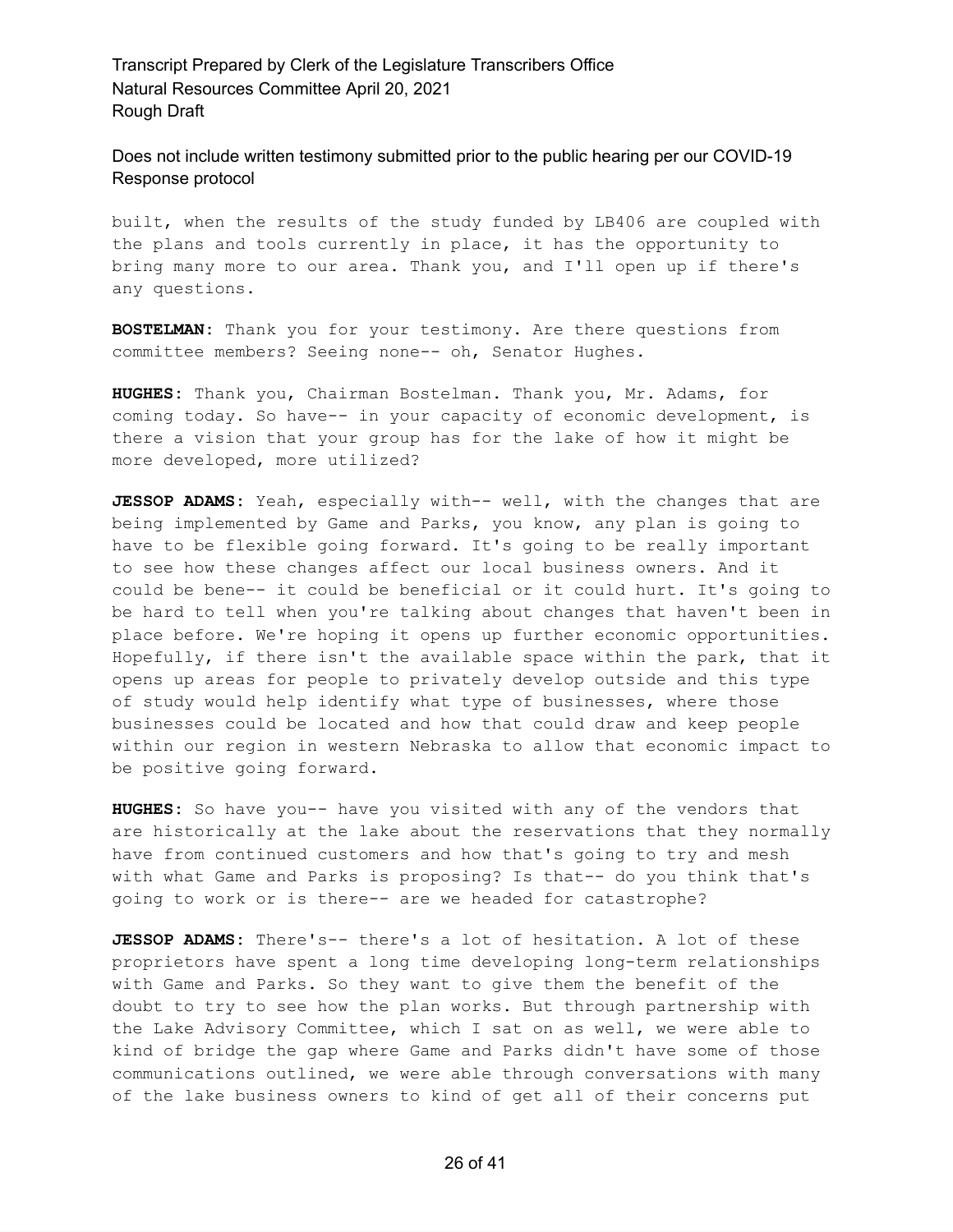Does not include written testimony submitted prior to the public hearing per our COVID-19 Response protocol

together and present those to Game and Parks and-- and I received word even as of this morning, that Game and Parks have reached out to one local business owner to help them through this process, which is really encouraging to hear, given that the reservation system was coming on tomorrow because they already had 300 reservations made through their business and they didn't have any knowledge of how they were going to be able to get people into the state park.

**HUGHES:** OK, very good. Thank you for coming down today.

**BOSTELMAN:** Senator Groene.

**GROENE:** Thank you. Have you ever gone through Lake Mahon-- Mahoney State Park to look at the facilities they have there?

**JESSOP ADAMS:** I have. When I was in Boy Scouts and younger, we'd do some camping there.

**GROENE:** And I'm getting old if that park is that old already, but anyway, could Ogallala use some of those facilities that Game and Parks have out there, modern swimming pools--

**JESSOP ADAMS:** That is-- that has been something that we would love to see. You know, one thing that Game and Parks has mentioned repeatedly is that they would love to see other avenues for people to enjoy the park without necessarily having to crowd in the beach. So things like bike paths, Frisbee golf courses, you know, other water parks that you see in other areas.

**GROENE:** They did it at Mahoney and they closed-- didn't take care of piers on Lewis and Clark. They closed a whole bunch of little areas out my area, Arnold, there's a couple others, they just closed them after they opened lake, I mean, Mahoney State Park. Do you know, are they limiting reservations at Mahoney too?

**JESSOP ADAMS:** That I couldn't say. If they have a reservation system then I'm assuming it's capped and they would have some sort of limit as the number of people who would be able to make a reservation, but I don't know that for certain.

**GROENE:** Is that reservations also for tent campers and out at-- out at McConaughy?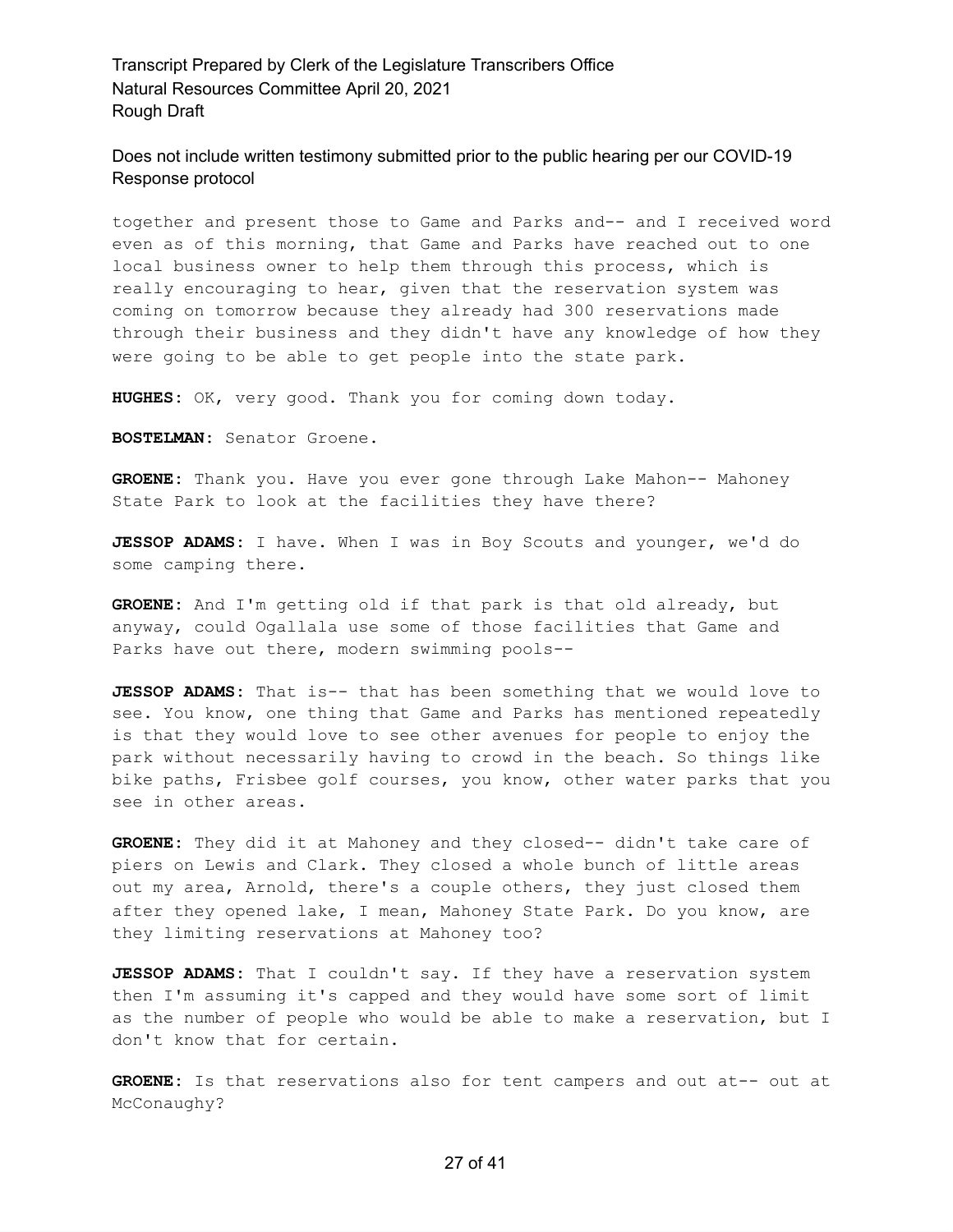Does not include written testimony submitted prior to the public hearing per our COVID-19 Response protocol

**JESSOP ADAMS:** Yes, the reservation is for any overnight camping. Day use is still permitted on the lake. The reservation system is about 1,500 total, approximately 500 fixed like RV campsites and then 1,000 beach camping sites located primarily on the north side of the lake between what's called Martin Bay and then along the Shoreline Road. So the overnight reservation system is really only going to allow overnight camping on a small portion of the lake. Everything else that has-- has-- has historically been open will now be limited to day use only.

**GROENE:** Is any entrepreneur looking at this and opening an area so if people bring their campers, find out they can't, and Game and Parks can send them to this individual where they can set up their camper or their tent and then go use the lake day use?

**JESSOP ADAMS:** That has been one of the things we as a local advisory group, we've been strongly encouraging. Unfortunately, Game and Parks has not implement-- input the system in place to allow that. Under the new phase two plan that they just implemented, they've committed to creating a commercial services plan, hopefully by the end of this year. So currently, it sounds like they are working with some local vendors who've been in place, but ideas that we've come up with are allowing, you know, Game and Parks to give a concessionaire's permit that would like-- would allow a private entity to manage and operate a part of the park.

**GROENE:** KOA type of park. I mean, where you could--

**JESSOP ADAMS:** Correct. Exactly, and then they can provide their serv- their own services, their own security and manage it themselves and then Game and Parks does not have to devote the resources to doing those type of things, so we would love-- you know, unfortunately, that would take conversations between Game and Parks, Central and local economic development efforts to get--

**GROENE:** A lot of entrepreneurs around there with the bait shop, so they're leasing their land from Central or do they own their land or--?

**JESSOP ADAMS:** At least one, Kingsley Lodge, leases that ground from Central. All the other ones that are located on the north side of the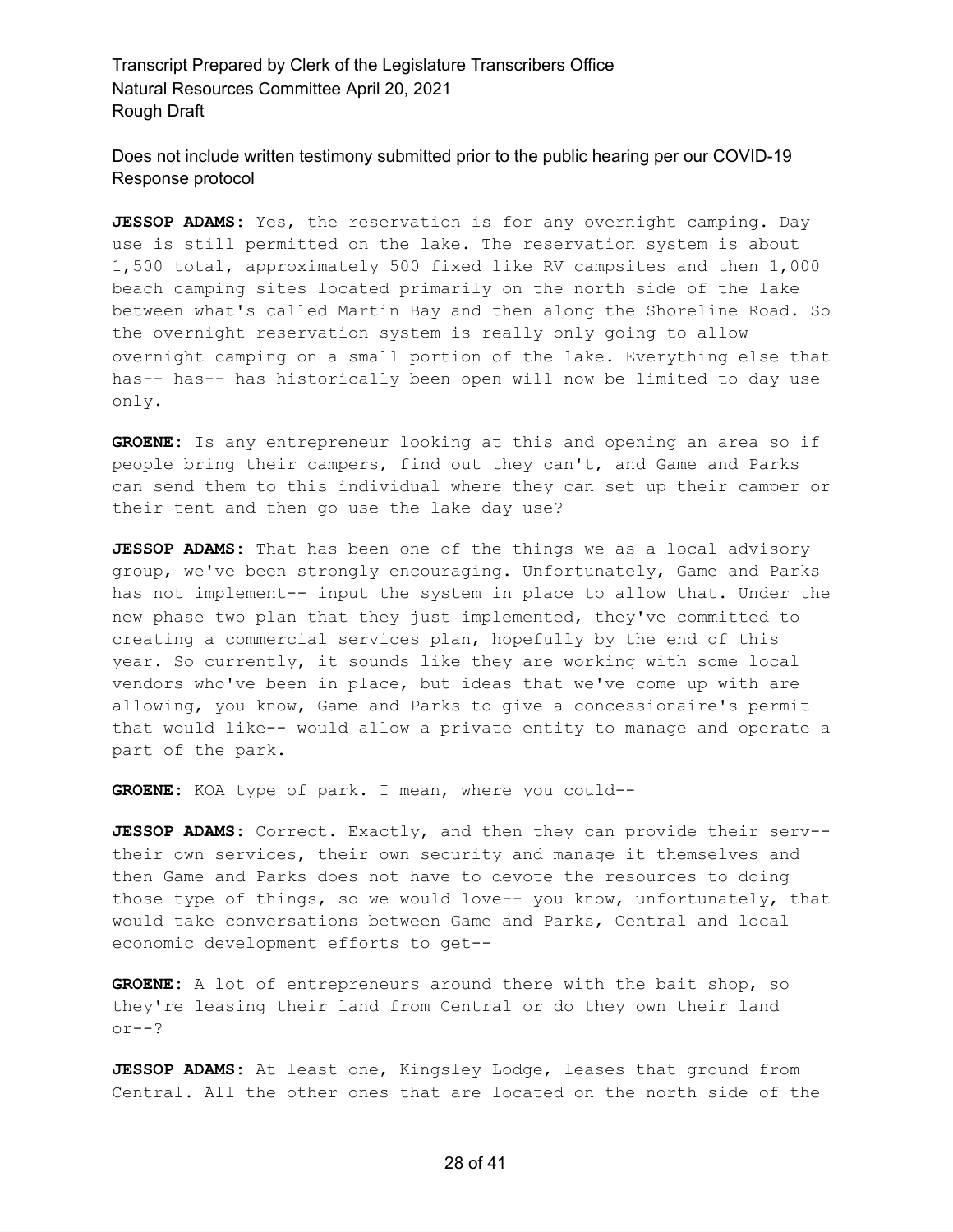Does not include written testimony submitted prior to the public hearing per our COVID-19 Response protocol

highway, that is deeded ground that they own. But most of the area south of Highway 92 is primarily owned by Central there in the northeast part of the lake where a lot of the camping and the really nice beaches are located. There are other nice beaches that you would have to come through some private area. But to get access to the lake, you do have to go through Central. So they do have a pretty tight control on who can get access.

**GROENE:** Thank you.

**BOSTELMAN:** If a person-- a follow-up to what Senator Groene was talking about, if I have private land adjacent to the lake, do I have that shoreline as well, or do I have to have a permit then to get access to that shoreline?

**JESSOP ADAMS:** So all access to the lake, I believe, is supposed to go-- don't quote me on this, is supposed to go through Central. Under Central's federal license to maintain the lake, they have to have at least some ownership or I believe some sort of easement control for purposes of erosion under their FERC license. And so Central pretty much has a pretty good grasp of all the access points and would be the one that would grant that permission. I mean, they're not out there with officers patrolling the shoreline to make sure that you have permission.

**BOSTELMAN:** Sure. So if I understand you right, if I had that private parcel land next to the lake, I would-- I could contract with Central to get access to that lake then to that beach.

**JESSOP ADAMS:** I believe you would have to go through them because they would like to-- they want to control the access points--

**BOSTELMAN:** I understand.

**JESSOP ADAMS:** --due to some of the other things that they deal with.

**BOSTELMAN:** All right. Any other questions? Seeing none, thank you for coming in today. Thank you for driving [INAUDIBLE]

**JESSOP ADAMS:** I just want to say, Miss Lamm, I don't know if you remember me, you were my adjunct legal writing professor in law school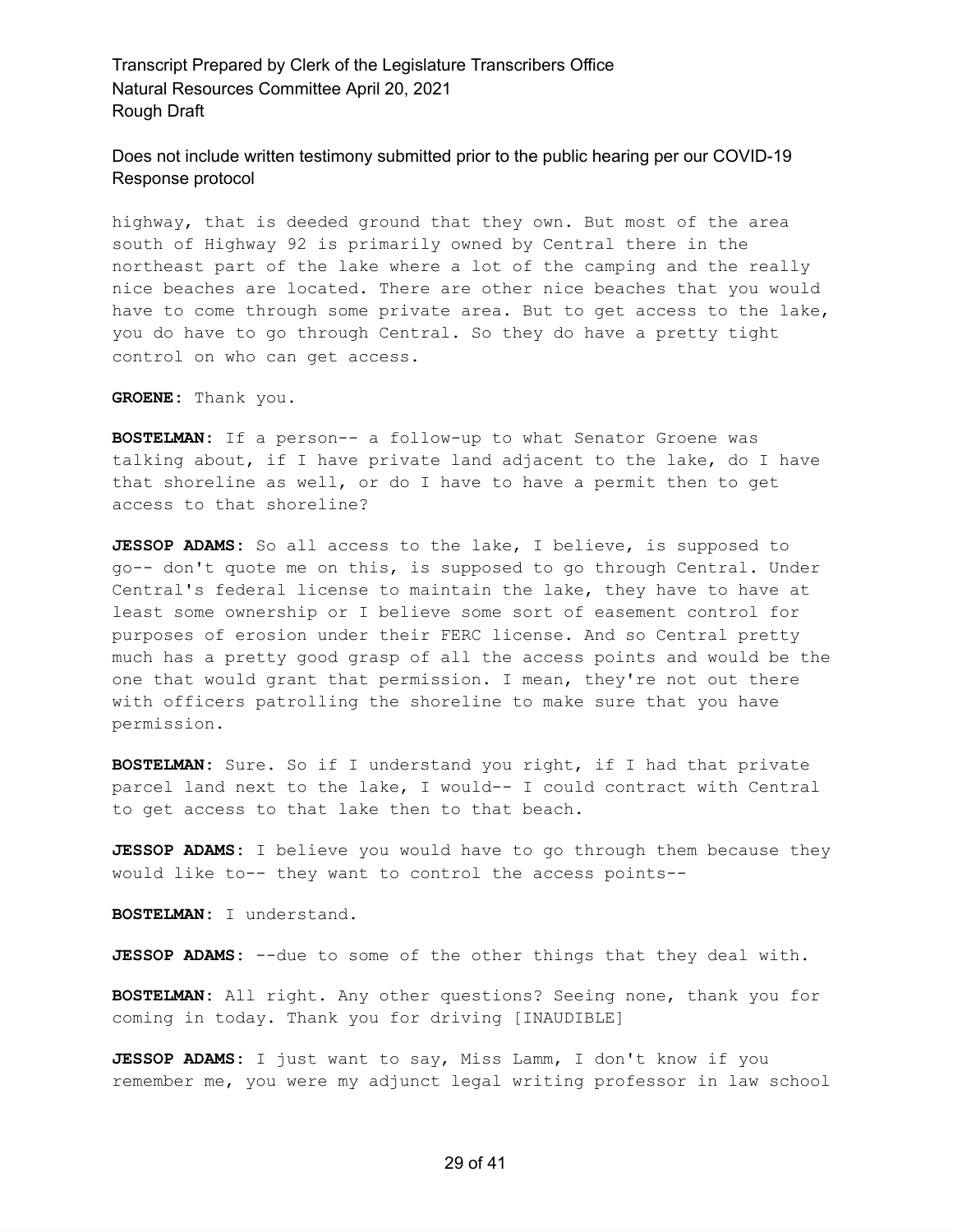Does not include written testimony submitted prior to the public hearing per our COVID-19 Response protocol

about 10 years ago, and you did-- I hope-- hopefully you did a good job, so. [LAUGHTER] Thank you all.

**BOSTELMAN:** Next proponent, please. Good afternoon.

**COREY CRANDALL:** Good morning, or good afternoon, Mr. Chair, and members of the Natural Resources Committee. My name is Corey Crandall, C-o-r-e-y, Crandall is C-r-a-n-d-a-l-l. I want to thank you for the opportunity to testify today in support of AM894 to LB406. I am here before you today in the capacity as the Chair of the Keith County Commissioners. I am also the liaison of the Keith County Visitors Committee and the Keith County Area Development, as well as a business owner in Keith County. First of all, Keith County has a very unique landscape. It has a lot of canyons, roads, residents, and numerous visitors around Lake McConaughy. There are almost as many assessed residential properties around Lake McConaughy as the City of Ogallala. With the growth and landscape, there is a great need to improve our emergency radio communications in Keith County. The Keith County digital radio project is looking at a possible \$1.1 million upgrade, which would include the conversion from an analog system to digital with the additions of tower location and upgrades to the existing towers. These improvements would increase the number of talk groups and expand the coverage areas and clarity of our emergency responders. This project will be put-- will put us in a good position for future growth, for future-- for further projects, for the citizens and visitors of Keith County. As a county commissioner, I feel that our law enforcement and emergency responders have developed an exceptional and cohesive working relationship with the state agencies that also serve in the Keith County and Lake McConaughy area. The studies proposed through LB406 and this amendment could provide a road map for development around Lake McConaughy, including public infrastructure and safety in order to support the growth opportunities identified through the study. I do want to thank everybody for their time and I'd answer any questions at that time.

**BOSTELMAN:** Thank you, Mr. Crandall, for coming in today. Senator Groene.

**GROENE:** I thought we had a system being developed statewide in 911's response system that the state had stuffed money into and there was a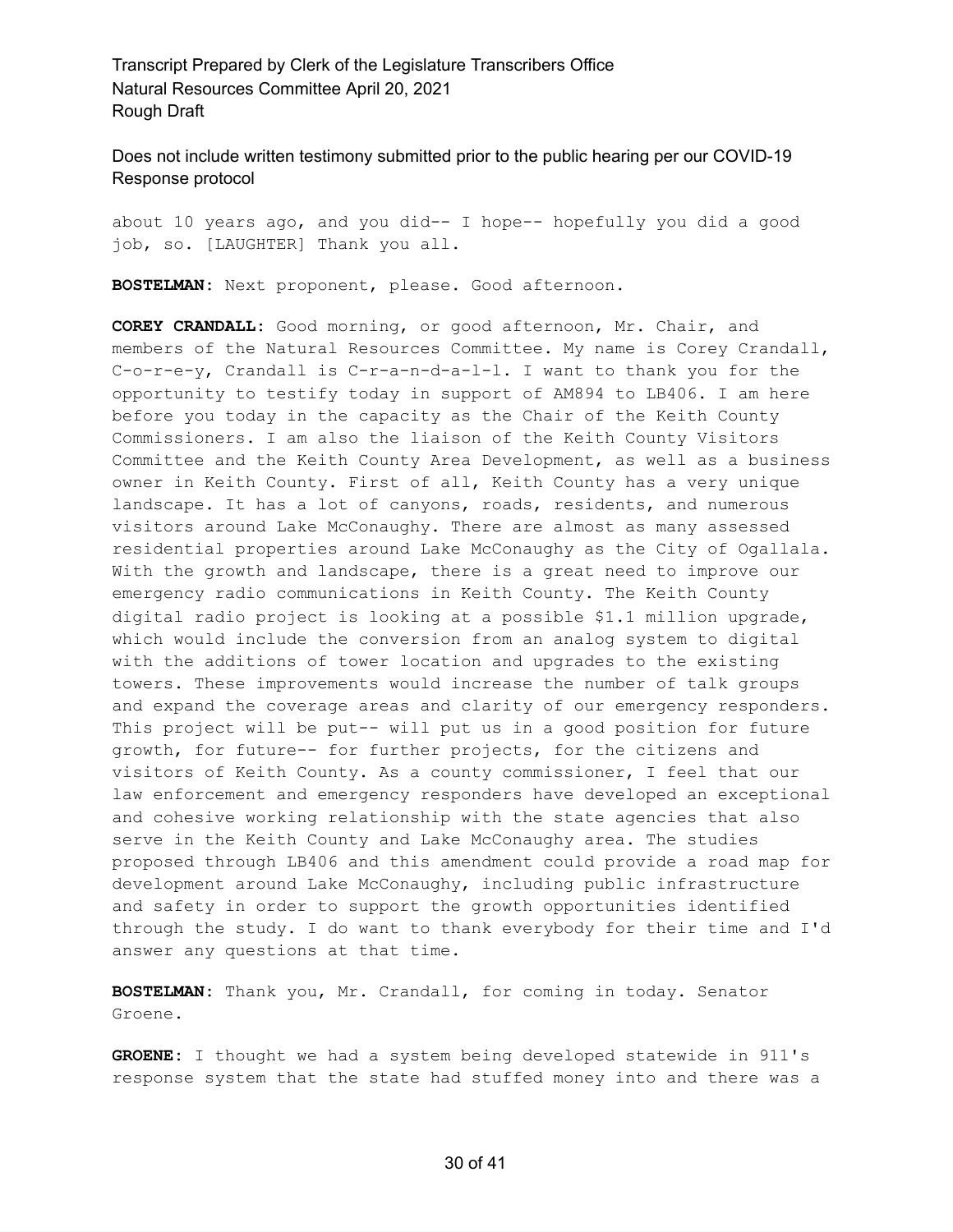Does not include written testimony submitted prior to the public hearing per our COVID-19 Response protocol

contract with AT&T or something to make sure that there were cell towers. Why do you have to build your own?

**COREY CRANDALL:** You know, that was around 9/11, there was a lot of monies available for that. At this-- at that time, the conversion from the analog system over to the digital system was not put in place. So therefore, a lot of our first responders were sitting out there on the analog system. We do have two aspects of the bill that includes infrastructure in the county, and then the other is the end user radios to be able to go to digital. What the decisions were made around 9/11 when that money was available, I'm not sure what was going on then, so.

**GROENE:** Thank you.

**BOSTELMAN:** Senator Gragert.

**GRAGERT:** Thank you for your testimony. In the communication arena, you're not-- not only the 911, but also communicating between your law enforcement and your EMTs and your fire departments when something happens out there you have quite difficulty talking with each other and managing the incident, correct?

**COREY CRANDALL:** Correct, correct. There's a lot of canyons located around McConaughy. We're looking at different tower locations to be able to, for instance, if there's a fire in a canyon, which happens where our emergency responders fire, and it also includes Game and Parks out there, and so that way they can all communicate and be together. And one of the important aspects of this is to have multiple talk groups so that way they can have more than two people talking at one time.

**GRAGERT:** Thank you.

**BOSTELMAN:** Seeing no other questions, thank you, Mr. Crandall, for being here today.

**COREY CRANDALL:** Thank you very much.

**BOSTELMAN:** Thank you. Next proponent, please. Good afternoon.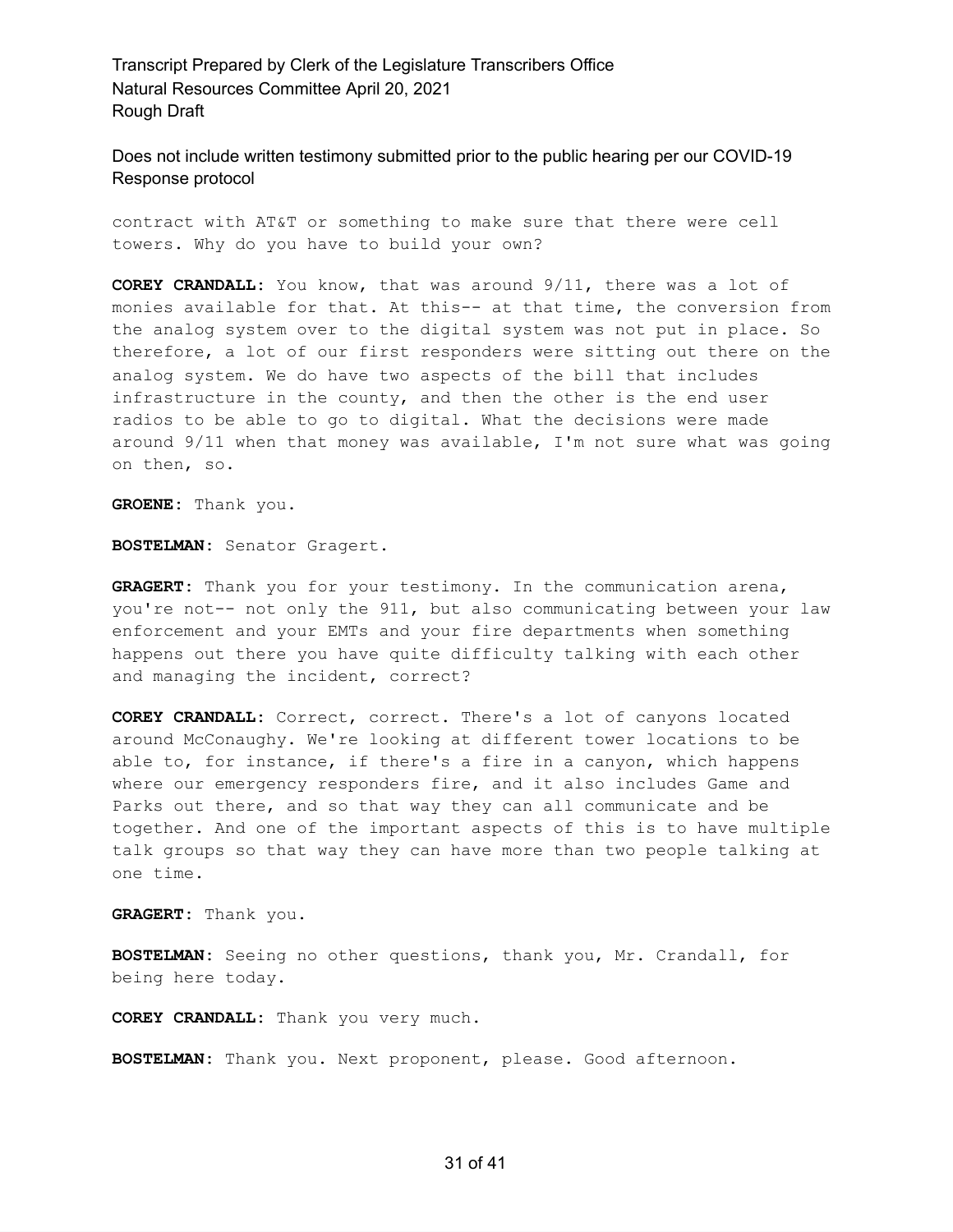Does not include written testimony submitted prior to the public hearing per our COVID-19 Response protocol

**LANE ANDERSON:** Good afternoon, Chairman Bostelman. My name is Lane Anderson, L-a-n-e, Anderson, A-n-d-e-r-s-o-n. I thank you for the opportunity to testify today as a proponent of this bill LB406. I am here today as a Keith County Commissioner. My family was born and raised, homesteaded in Keith County. I have been a resident of Keith County all my life. I traveled the Lake McConaughy area, sold food, candy, tobacco for 42 years. Like I said, I've been a 20-year resident of a cabin owner at Lake McConaughy. I lease-- leasehold from Central. I have served on the Game and Parks master plan. I am on the advisory board also for the Game and Parks Board. I come to you today that God has truly blessed Keith County with this property and the opportunities that we have, a resource that has so much potential to enhance local and state economy. Keith County is currently seeing a rather large influx of transplant residents buying properties around the lake. Our Keith County planning and zoning committees are very busy keeping everything legal in the development opportunities around the lake. Having this study would allow us to prepare for the growth that is being demanded at Lake McConaughy. It would give us the data to support necessary changes and prepare us for the future. I would also like to thank Senator McDonnell and Senator Hughes for taking the time to take a look at the situations and the opportunities that we have at Lake McConaughy and Keith County. And I'd like to thank the senators for their service.

**BOSTELMAN:** Thank you, Mr. Anderson. Are there any questions from committee members? Did you say you lease ground from Central?

**LANE ANDERSON:** Yes. Out at Lake McConaughy there are what's called the K areas. There are four of them, K-1, K-2, K-3. I am on the north side. There are approximately 19 cabins in that area and we have to negotiate a lease with Central. They control, you know, we want to plant a tree, we have to get approval through Central. We-- it's- it's quite a unique situation where Game and Parks controls, you know, the-- the beach-- beach area and then an elevation level changes and then Central takes over. So it's been a challenge as a lot owner, you know, with the low water situation we had a few years ago, and it's, you know, being on all these Game and Parks, I've spent tons of hours in Game and Parks meetings trying to, you know, get some things done and situations handled. And we feel we've made some headway, but there's still a lot of room to go, so.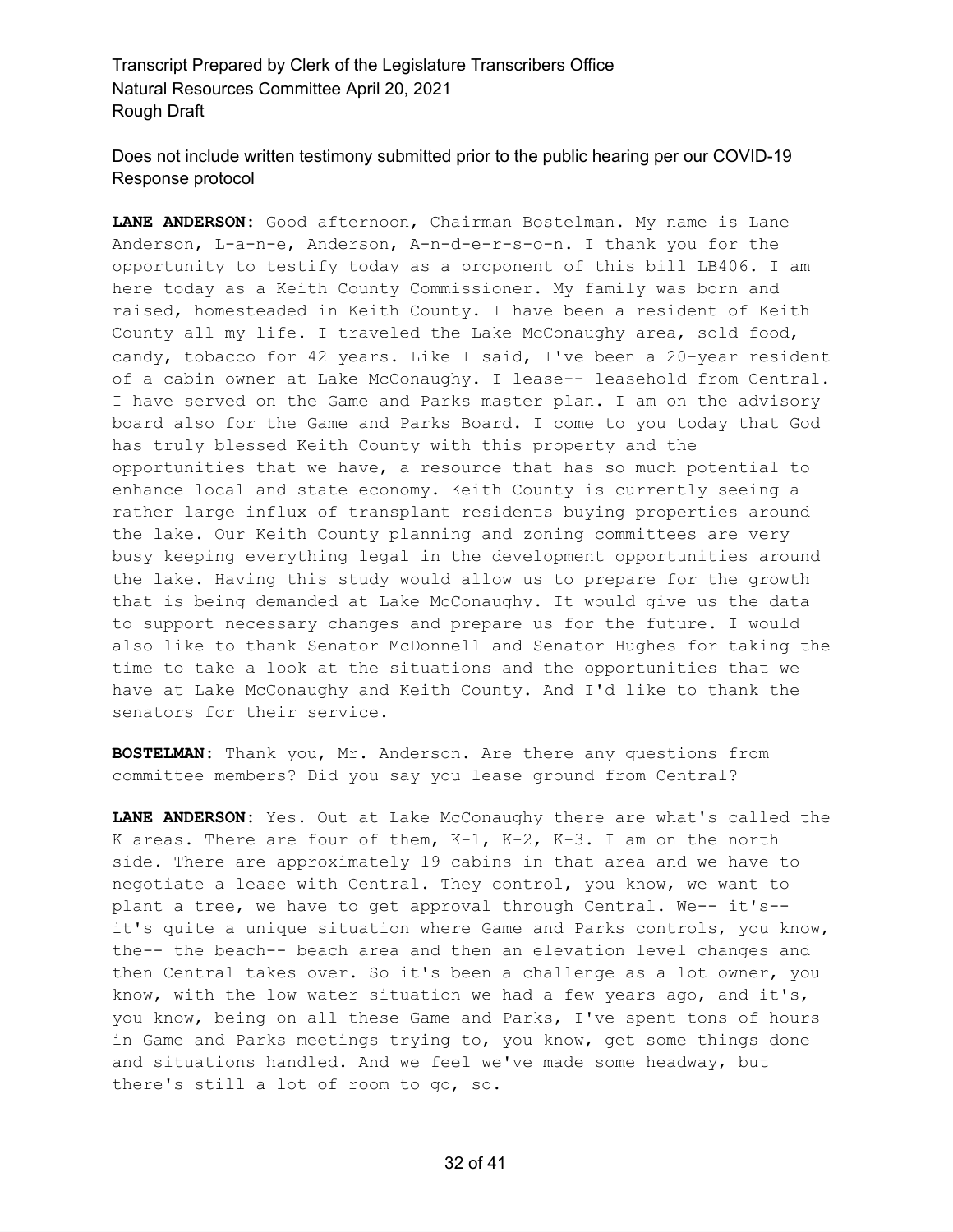Does not include written testimony submitted prior to the public hearing per our COVID-19 Response protocol

**BOSTELMAN:** Do you have much interaction between those who are utilizing the lake and the beach area and your-- where you're leasing your K-- that K area? In other words, are you seeing the public come into your area, you know, or there's a lot of people that's causing problems, you know, for you in your area or along the beach through that area?

**LANE ANDERSON:** No, no, we really don't have a problem. We've worked with Game and Parks. We had a problem a few years ago with large vehicles. You know, a Jeep is not a jeep anymore. It's huge tires, more power coming through our area and we went to Game and Parks and they helped us out of the situation, you know, to stop-- stop the vehicle coming, but we could still let the traffic come in, walking traffic. So, you know, they-- they have worked with us on that, so.

**BOSTELMAN:** And if you can tell me, how long are your leases?

**LANE ANDERSON:** Our leases, I believe, are 30 years. And then, you know, you negotiate. I mean, it's a never-- it's a lifelong lease. But we-- we went through-- Central put us through a big-- it was quite a- we negotiated a 30-year lease, I believe, 5 years ago, so.

**BOSTELMAN:** OK, thank you, Mr. Anderson. Any other questions? Seeing none, thank you for coming in and testifying today. Appreciate it.

**LANE ANDERSON:** I'd like to thank the Keith County News. They donated those nice books for you too, so. Thank you, Chairman.

**BOSTELMAN:** Next proponent, please. Good afternoon.

**KARLA SCOTT:** Hi. Mine will be short and don't ask me any questions about square footage, OK? [LAUGHTER] Good afternoon, Mr. Chairman, and members of the National [SIC] Resource Committee. My name is Karla Scott, K-a-r-l-a S-c-o-t-t, and I thank you for the opportunity to testify today in support of the amendment to LB8-- or LB406. I am here before you to testify in my capacity of the executive director of the Chamber of Keith County, also a member of the Lake Advisory Committee that you've heard about, and I serve as the administrator to the Keith County Visitor Committee. My family and I have been coming to the lake since 1978. That ages me, I know, but I want you to know that we're beach campers and we've enjoyed it for over 40 years. During that time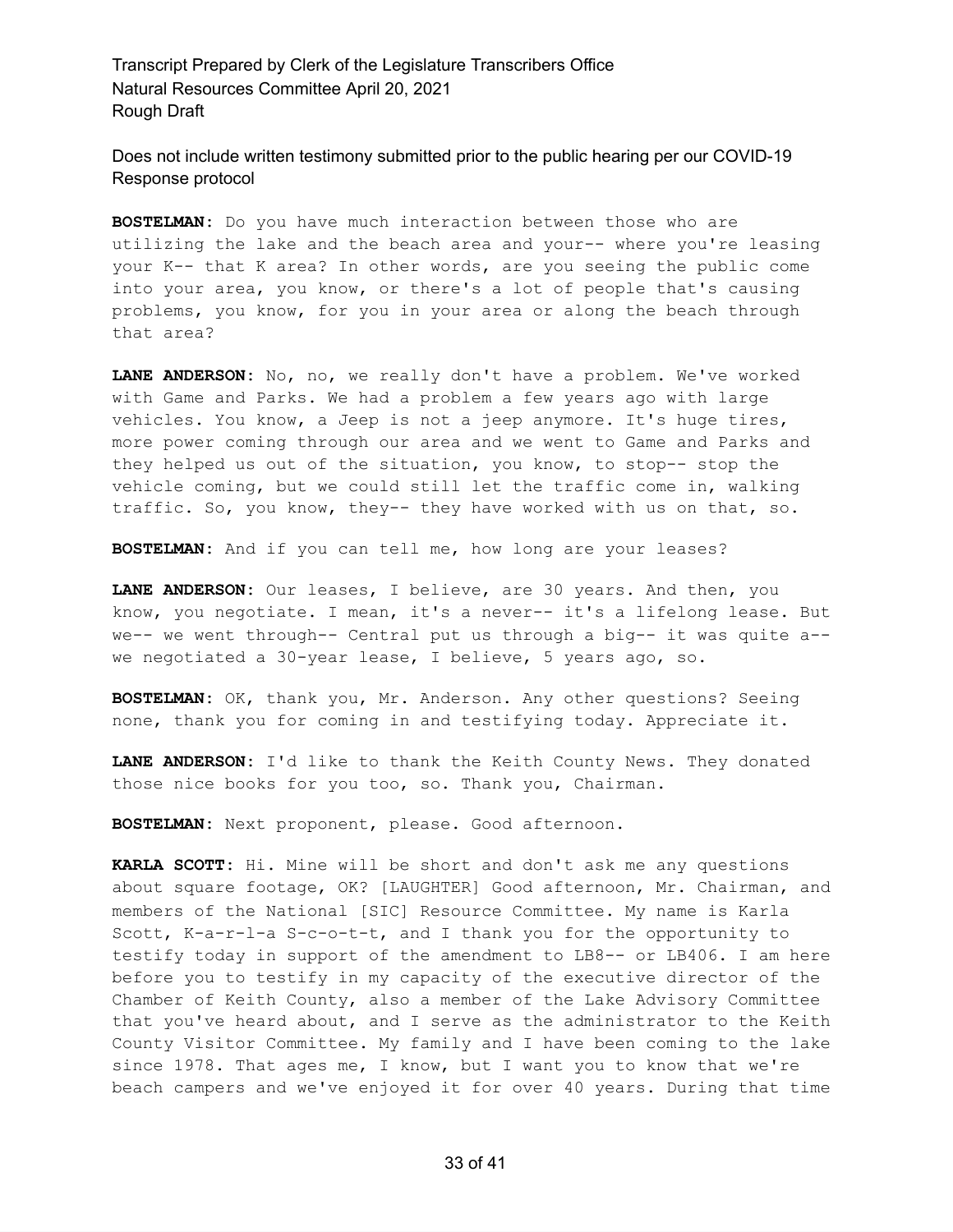# Does not include written testimony submitted prior to the public hearing per our COVID-19 Response protocol

frame much has evolved over that time period. I have seen some increases in businesses, a larger increase in visitors, and definitely becoming more aware of the many opportunities that we have out there. Since 2017, I made a choice to move to Keith County permanently and take on this position and I call it my home. As the executive director of the Chamber, my staff and I have-- we feel like we're at the front lines. Last year, during the peak season months, we had answered over 650 to 700 inbound calls monthly with people wanting to come and visit us. I know that COVID had a big impact on that number. We also attend trade shows. We are members of coalitions, tourism coalitions through Nebraska, and we put together to work to support Game and Parks many of the different programs we have at Keith County task force and Keith County ambassadors. Also free concerts, Sounds on the Square and Indian Summer Rendezvous. The opportunity for this bill will truly help Keith County to study and come up with a plan. I would like to close with saying that, as you have heard from many of my friends, Lake McConaughy is a powerful economic resource with unmatched potential. This bill will help Keith County and the state of Nebraska see that potential, understand it, and execute activities that will make this gem even brighter for our visitors. Thank you again for your time, and if there's any questions, I would be more than happy.

**BOSTELMAN:** Thank you for your testimony. Are there any questions from committee members? Seeing none, thank you for coming in today. Next proponent, please. Good afternoon.

**JEFF DAVIS:** Mr. Chairman, members of the committee, good afternoon. My name is Jeff Davis, J-e-f-f D-a-v-i-s, and I'm here appearing on behalf of BNSF Railway to support LB406 and the proposed amendment. With respect to the study of the property along the Platte River, we do not own property or operate in Knox or Keith County so my remarks are specifically limited to the study that affects our tracks that run along the Platte River in eastern Nebraska. BNSF owns and operates approximately 30 miles of track that run along the Platte River. Those tracks routinely see up to 50 trains per day carrying shipments of grain, merchandise, intermodal, rock, sand, coal. In addition, our tracks from Omaha cross the Platte in two different places. Those tracks see a similar amount of train traffic daily, so any disruption of service or outage would be a significant challenge for BNSF and disrupt interstate commerce. Portions of our track along the Platte River are double tracked. That means we have two sets of tracks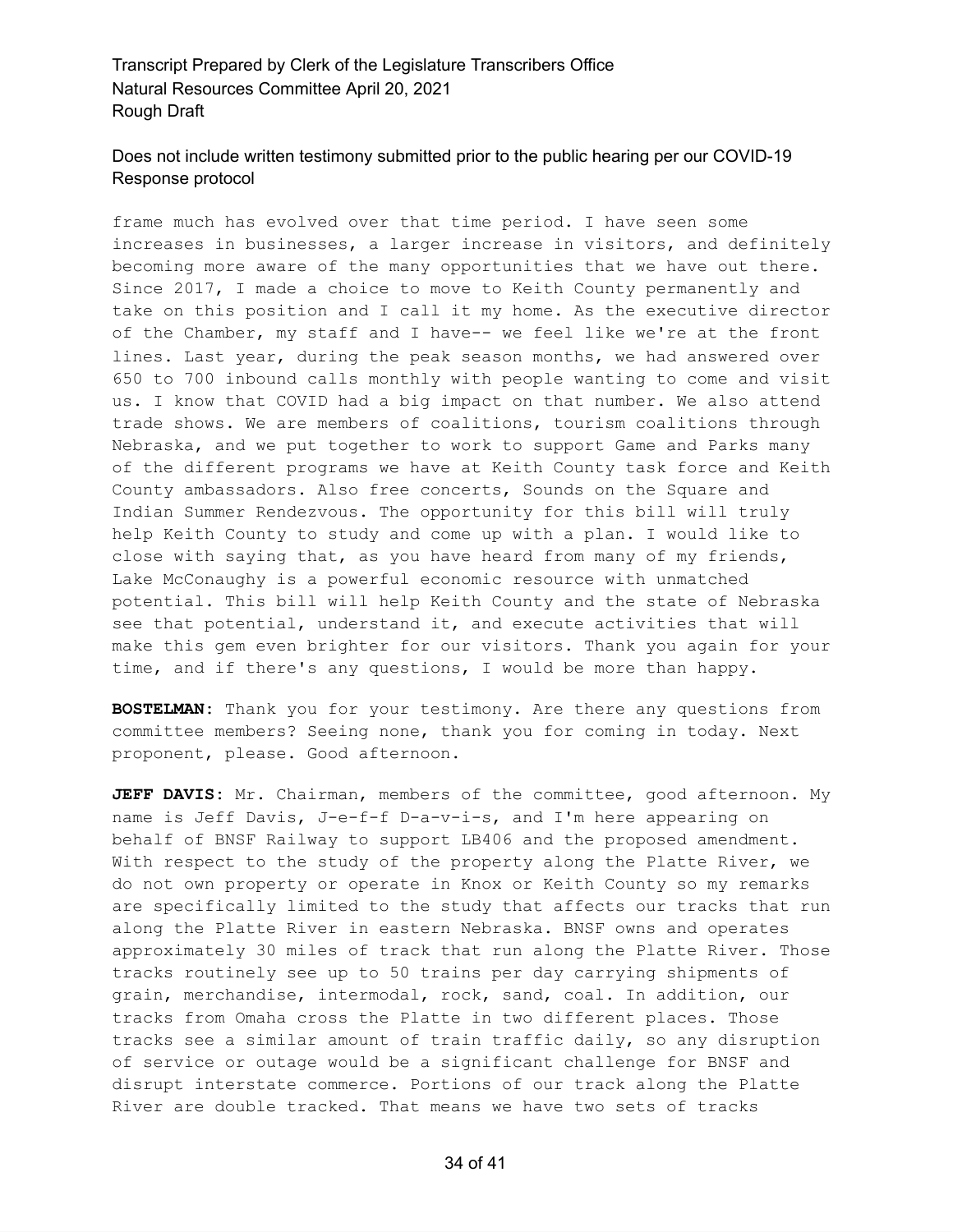#### Does not include written testimony submitted prior to the public hearing per our COVID-19 Response protocol

side-by-side to one another and we have at least three bridges that could be affected. Yesterday, I spoke with our division engineer for Nebraska and our vice president of service design, who is actually from Nebraska. Without some engineering work and a better idea of what's being studied, they are hesitant to make an educated guess as to what it might cost to relocate our tracks. However, they did point out to me that it's really hard to turn a train and we might have to do several miles of track work at a time. And it could get especially complicated because portions of the track line are, quote, double tracked, and especially if we have to move or raise a bridge or do something like that, you know, we might have to completely reengineer the railroad for several miles. So, you know, even though we do have the right to eminent domain, we are extremely loathe to use it. It is a last resort. So to some of my testimony, moving our tracks is really, really expensive. It could be millions. It could be tens of millions. So we sincerely appreciate the language that Senator McDonnell put in the amendment emphasizing the need to protect public and private property. It means a lot. We just want to make sure that any study of the Lower Platte reflects that principle. And we would respectfully ask that-- that any study going forward, if they contemplate taking a portion of our tracks or making our property unusable, then we want them to make clear that they are-- that assumption be plainly stated in the study that any consultant that gets hired has actual experience working with railroads, that that consultant consult with us, and that they actually if they're going to take anything that they need to put a price on it. We want to be part of the process. We're moving 70 to 100 trains a day along the Platte River there south of Omaha. We can't afford any lengthy delay in service or interruption, you know, and we'd want our infrastructure replaced first. Thank you. Happy to answer questions.

**BOSTELMAN:** Thank you. Mr. Davis. Are there any questions from committee members? Seeing none, thank you for your testimony. Any other proponents? Would ask you to please come forward.

**PATRICK LISKA:** Good afternoon. My name is Patrick Liska, P-a-t-r-i-c-k L-i-s-k-a. I'm supervisor at District 2, Knox County, and we made the three and a half hour drive down here just to brag about our county. Niobrara is beautiful, but we have a problem. We don't have a boat landing. Prior to 2019, we had a beautiful boat landing. It was nothing to go down there and see 20 to 30 vehicles parked. Now we are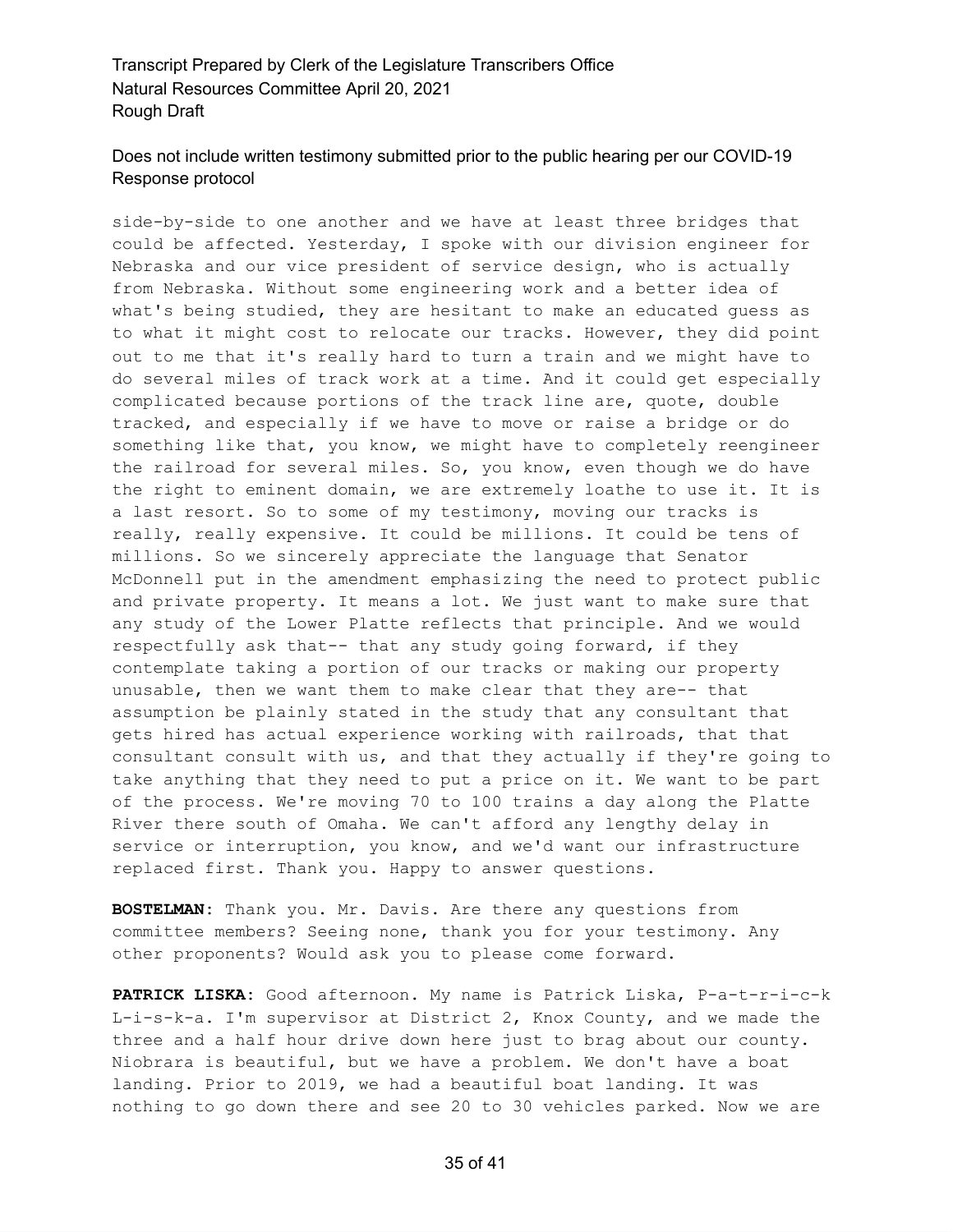Does not include written testimony submitted prior to the public hearing per our COVID-19 Response protocol

losing tourism to South Dakota. People are going to Running Water because they have a boat landing, or west to Lazy River Acres. Game and Parks has a boat landing there. It's usually jam-packed with people and it's no fun getting into. I had nine points here, but I'm just going to base it on that. We don't have no fish cleaning facilities and lodging. We have very limited lodging. And I know this firsthand, when I go home, I'm a landowner. I have hunters from Omaha and they're going to be staying in Running Water, South Dakota. So basically, I just want to touch on those right now.

**BOSTELMAN:** OK. Thank you, Mr. Liska. Questions? Senator Gragert.

**GRAGERT:** Real quick. Down in the Lazy River Acre [INAUDIBLE] area, how many trailers are down in there-- cabins, trailers, if you know?

**PATRICK LISKA:** Oh, gee whiz, a lot.

**GRAGERT:** Three hundred, four hundred.

**PATRICK LISKA:** At least.

**GRAGERT:** So you would probably agree that there's plenty of room for private industry down. You know what-- as far as I'm saying, if the existing could be enhanced and/or new--

**PATRICK LISKA:** I think so, yes.

**GRAGERT:** --could bring in. Thank you.

**BOSTELMAN:** Senator Groene.

**GROENE:** Thank you, Chairman. When you individuals up there talked to Game and Parks, what's their rationale for not fixing your boat-- boat ramp? It seems like not that much of an ask.

**PATRICK LISKA:** We haven't spoke to them. Actually, I believe the town of Niobrara owns that area right there so it would be the town and there's limited funds there.

**GROENE:** They didn't get any-- was the boat ramp affected by the floods?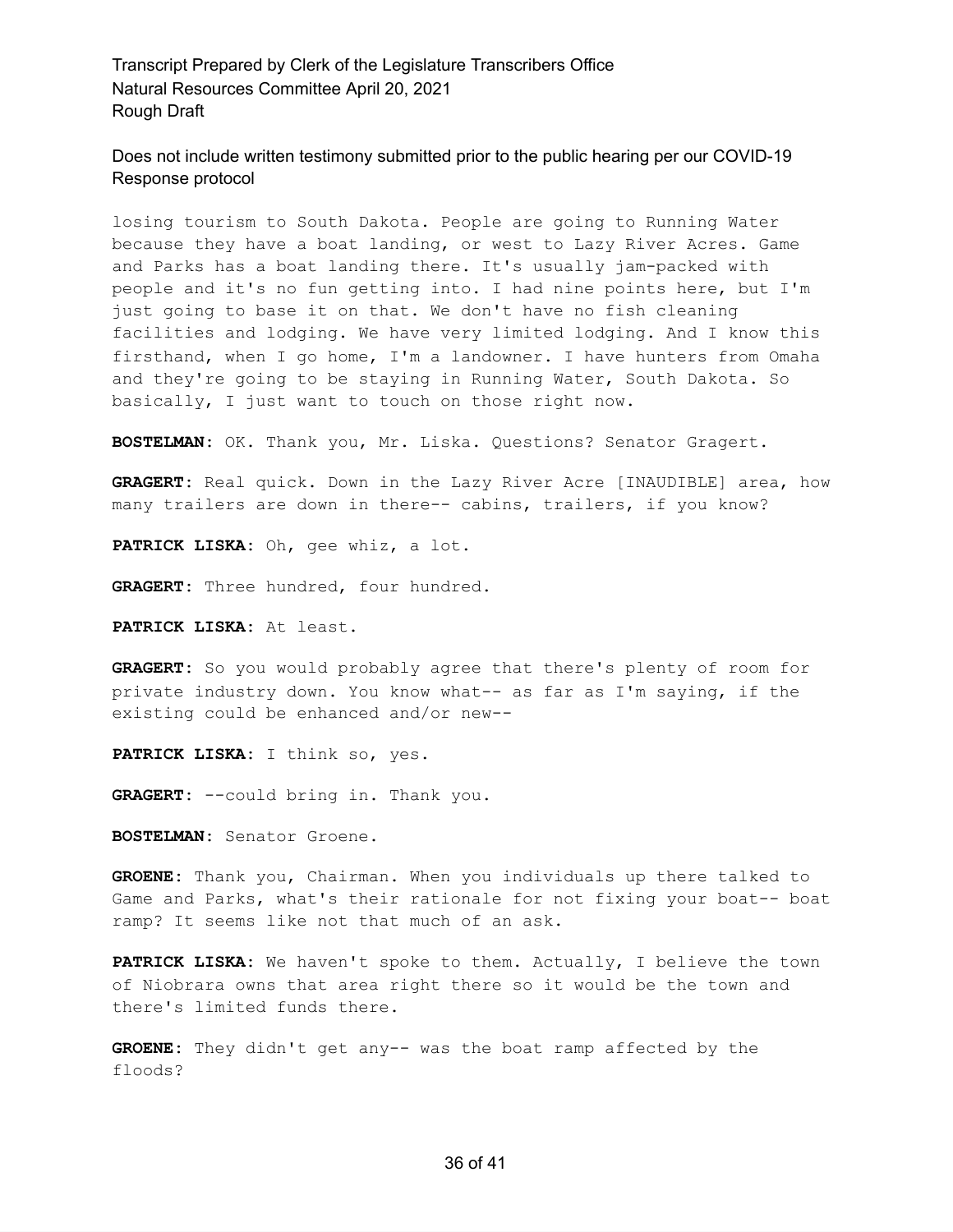Does not include written testimony submitted prior to the public hearing per our COVID-19 Response protocol

**PATRICK LISKA:** Yes, it was completely taken.

**GROENE:** That's what damage was done.

**PATRICK LISKA:** Yes. And the original boat landing where it sat is all a sandbar now.

**GROENE:** The cabin, doesn't Lake-- isn't there Game and Parks cabins in that area?

**PATRICK LISKA:** The state park.

**GROENE:** That's a state park. How many cabins are there and are they always full? Are they too far from your location?

**PATRICK LISKA:** They're full. They're continuously full.

**GROENE:** Thank you.

**BOSTELMAN:** Questions? Thank you for coming down today, appreciate it--

**PATRICK LISKA:** Thank you.

**BOSTELMAN:** --to travel down. Thank you for testifying. Good afternoon.

**KEVIN BARTA:** Good afternoon. Thank you, Resource Committee, for letting me testify. I'm Kevin Barta. I'm the Knox County Highway Superintendent, and I've been there since 1998, 22 years. I grew up in Knox County on a farm five miles southeast of Niobrara. I've seen the town of Niobrara move in 19-- in the early 1970s. I graduated from Niobrara and then also from Chadron State College with a geology degree. Knox County is one of the largest counties in Nebraska, with about 1,108 square miles comprising 30 townships. The county and townships, they mean about 1,400 miles of roads, which include 105 miles of asphalt and concrete. We have 268 bridges over 20-foot in length and 70 bridges under 20-foot, so we have got about a total of 338 bridges that we, the county, maintain in Knox County. Knox County is bordered on the north side by the Missouri River, which divides Nebraska from South Dakota. This section of Missouri River, from the mouth of the Niobrara River upstream to Fort Randall Dam in South Dakota, is still one of the most wild and scenic stretches of the Missouri River, looking much like it did during the Lewis and Clark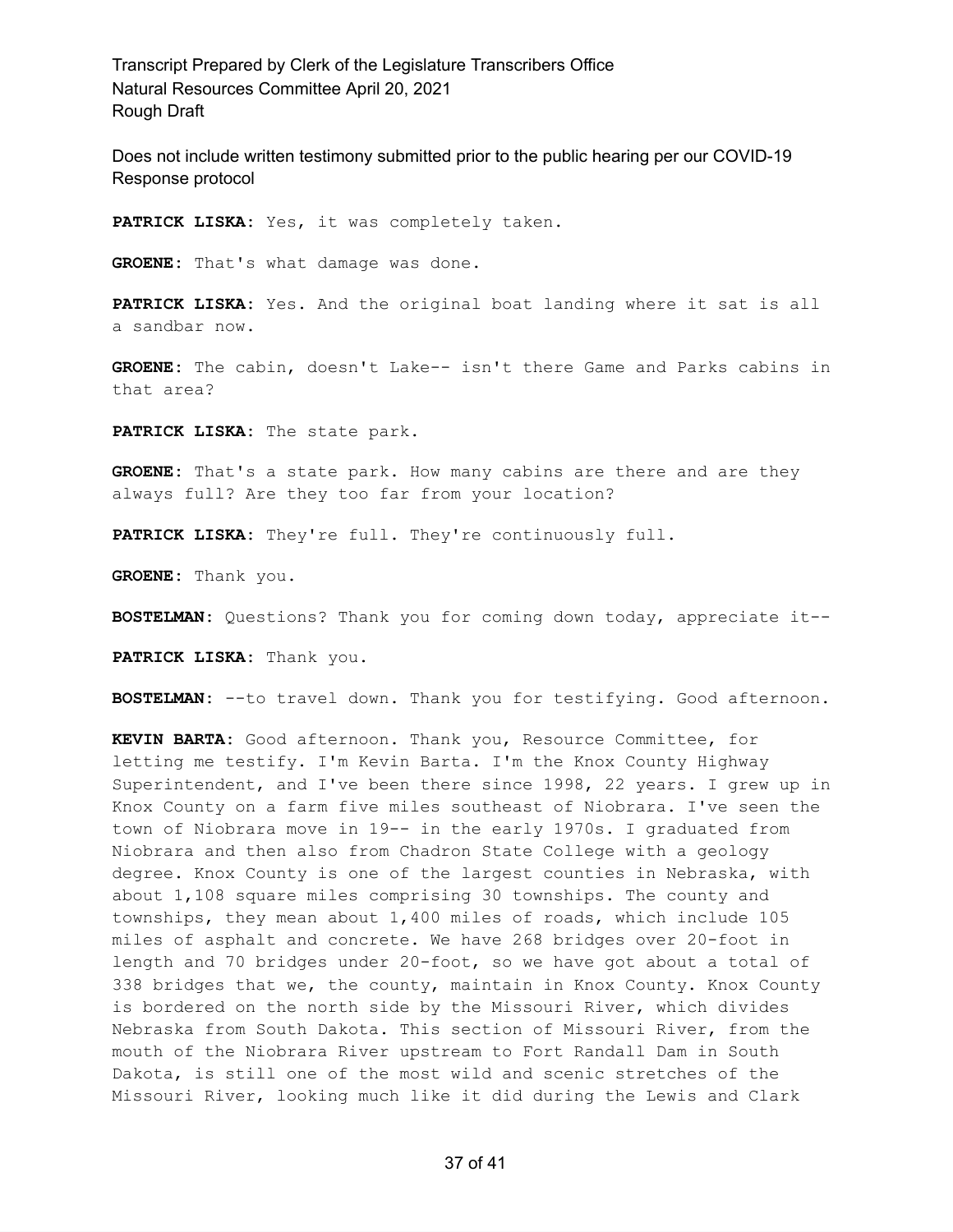#### Does not include written testimony submitted prior to the public hearing per our COVID-19 Response protocol

times. Northern Knox County is one of the most beautiful places in Nebraska, and I take it for granted since I grew up there in the area until someone visits and notes the natural beauty of the area. Knox County has many rivers, many river resources, such as the Missouri River, Niobrara River, the Verdigre Creek, Ponca Creek, Bazile Creek, along with many other named and unnamed creeks. The bigger rivers provide a great boating, kayaking, tubing, fishing, duck and goose hunting, which is something we haven't brought up yet, but-- and also there's some trapping along the Missouri River. Knox County has a healthy population of deer and turkey, which offer great hunting opportunities. And then also elk, moose and mountain lion are also occasional visitors in Knox County. There are many opportunities in Knox County to expand the tourism potential along the rivers and valleys of northern Knox County. Thank you for taking into consideration the possibility of tourism expansion in Knox County, and I believe Knox County is one of the most diverse counties in Nebraska. I thank you again for the opportunity to testify.

**BOSTELMAN:** Could you spell your name for us, please?

**KEVIN BARTA:** I'm sorry. Kevin is the first name, K-e-v-i-n, Barta, B-a-r-t-a. Thank you.

**BOSTELMAN:** Thank you, Mr. Barta.

**KEVIN BARTA:** Yep.

**BOSTELMAN:** Are there other-- any questions? Senator Gragert.

**GRAGERT:** Just to clarify. The Missouri River between Lewis and Clark to-- to the south, Fort Randall--

**KEVIN BARTA:** Fort Randall Dam, yeah.

**GRAGERT:** -- is the only part of the Missouri River that has scenic river designation, right?

**KEVIN BARTA:** Yes. I believe it goes down to the Standing Bear Bridge is kind of where it ends right-- just a little bit east of the mouth of the Niobrara, yeah.

**GRAGERT:** So a lot of potential for a photographer.

#### 38 of 41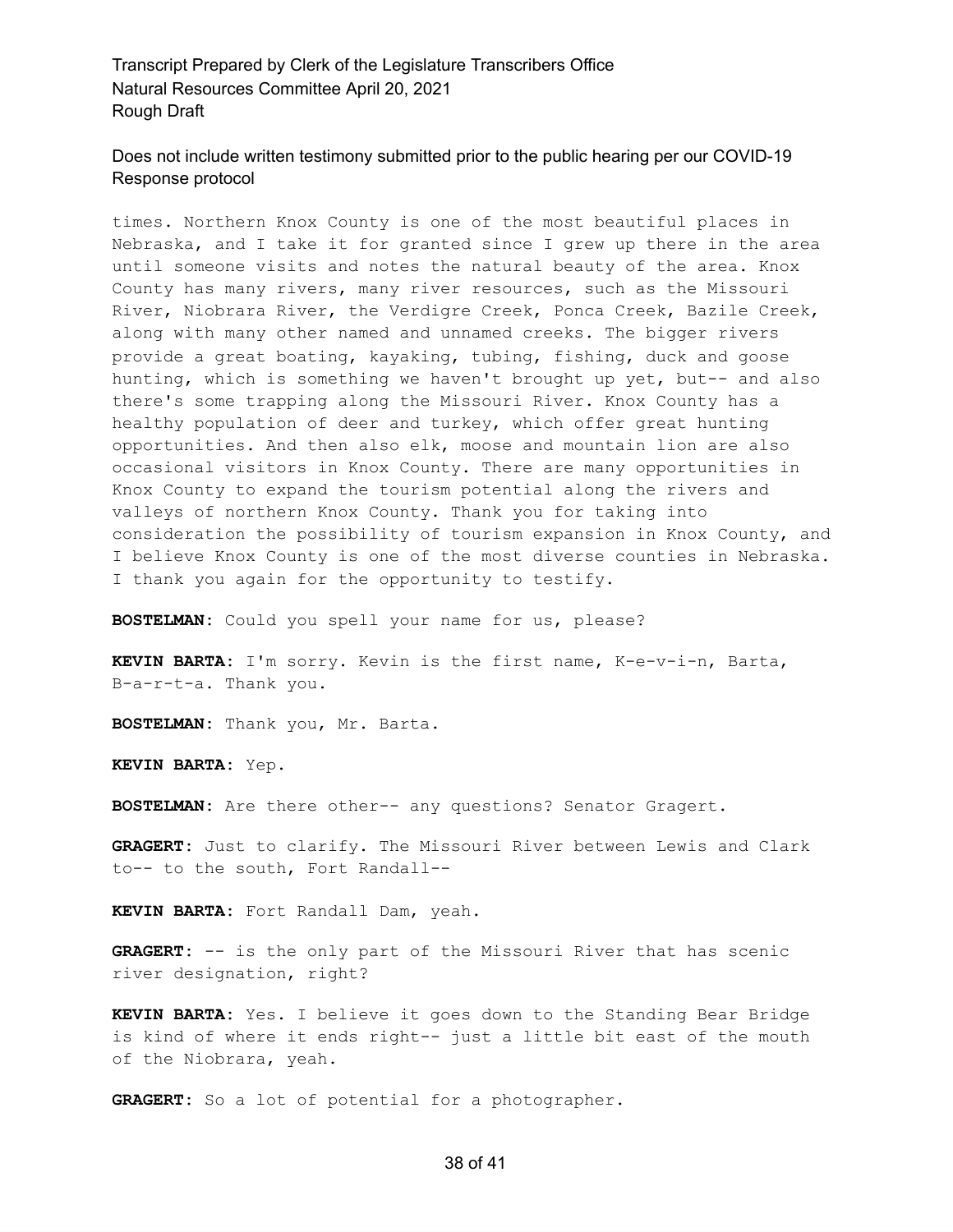Does not include written testimony submitted prior to the public hearing per our COVID-19 Response protocol

**KEVIN BARTA:** Oh, it's gorgeous. Yes, yes.

**GRAGERT:** Thank you.

**KEVIN BARTA:** Thank you.

**BOSTELMAN:** All right. Other questions? Seeing none, thank you for coming down today--

**KEVIN BARTA:** You bet.

**BOSTELMAN:** --for coming down to testify. Next proponent, please. Good afternoon.

**KRISTAL STONER:** Hello. Good afternoon, Mr. Chairperson, and respected members of the Natural Resources Committee. My name is Kristal Stoner, and it's spelled K-r-i-s-t-a-l S-t-o-n-e-r, and I'm the vice president of the National Audubon Society and executive director for Audubon Nebraska, which is the state office of the National Audubon Society. And on behalf of the 12,000 members of Audubon, Nebraska, of the state office, I want to provide comments as a proponent for LB406 and for the amendment, AM848. And so just to give a little context, the National Audubon Society is a conservation organization that very much has a focus on birds and also to make sure that there's an awareness and appreciation of them, but also to consider our environment and how impacts change birds, our natural resources, our economy, and our communities. And so with this, there's a lot of wonderful things in this-- in this amendment as well as in the original legislation. And I agree that Nebraska has tremendous water resources across the state that are arguably underappreciated. Certainly our lakes and our rivers and wetlands provide drinking water. They support agriculture and, of course, provide-- provide boundless recreation and tourism opportunities, most of which we've heard from a lot of the folks who've testified before me. And I will say at Rowe Sanctuary, which is one of two nature centers that we have with Audubon, we see this firsthand where we have people from around the world who come to the Platte River to experience the Sandhill Crane migration every spring. By given the possibilities and the potential, it's also our responsibility to make sure that this study, which isn't a plan yet, but just a study, takes into account all the complex issues and representation from the stakeholders, including both the environment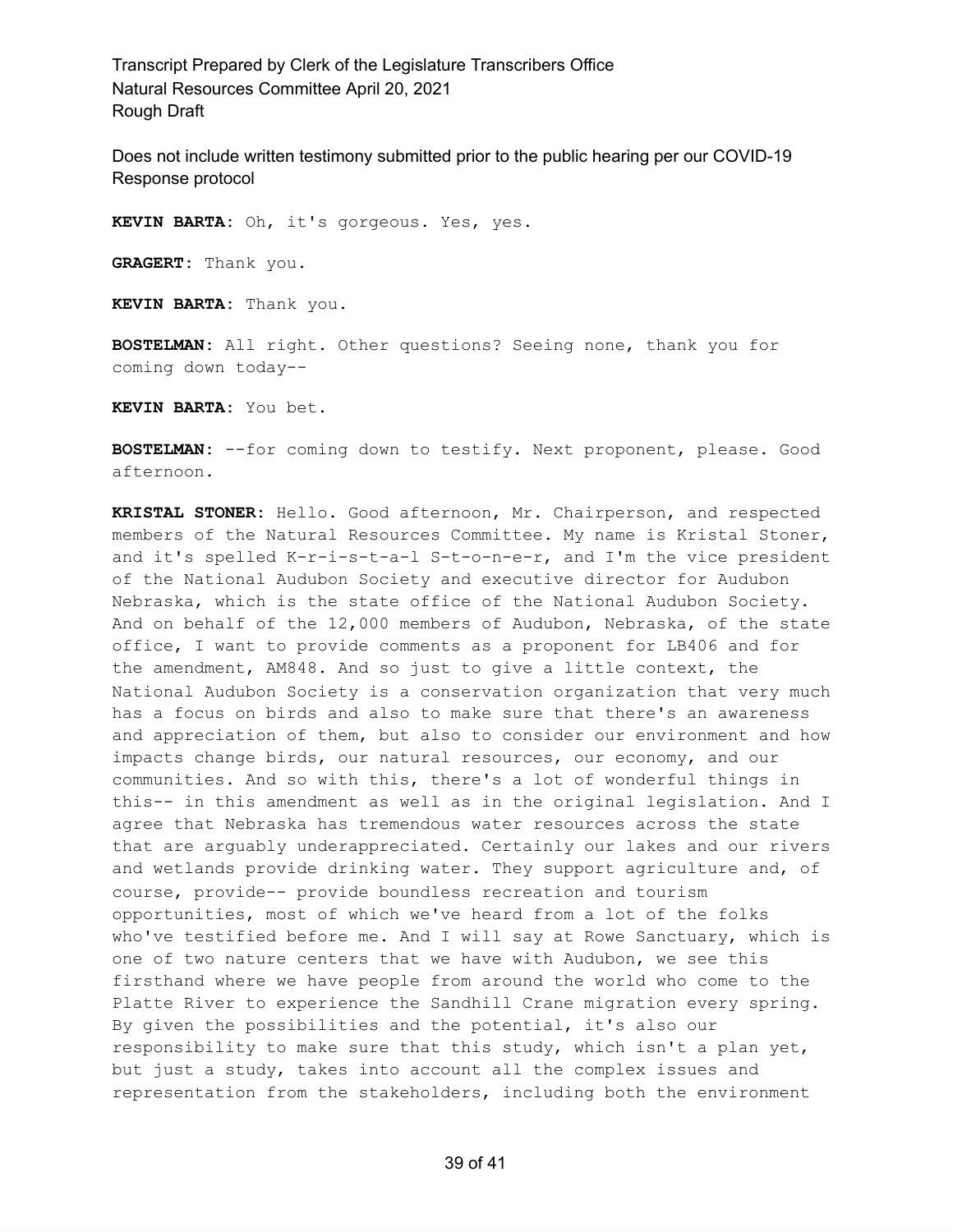# Does not include written testimony submitted prior to the public hearing per our COVID-19 Response protocol

and in conservation concerns. I applaud, though, the amendment. I think this is the right approach to take a statewide approach as we look at all of these things. But as we know, we've heard so many times in the last 10 years that this 100-year event after a flood, this is a 100-year event, so we know the time is now that we need to be thinking as we're evolving and modifying our hydrology models based on the frequency of these extreme weather events how we can make sure our natural resources are managed appropriately and balance all these concerns. So with that, I just respectfully request that conservation has a voice on the committee, as you consider members of the committee, so that the multitude of these costs and benefits in the appropriate way to think about our natural resources can be considered. Thank you.

**BOSTELMAN:** Thank you for your testimony. Are there any questions? Seeing none, thank you for coming in today. Appreciate your testimony. Anyone else who would like to testify as a proponent? Anyone else like to testify as a proponent? Seeing none, would anyone like to testify in opposition? Anyone like to testify in opposition? Seeing none, anyone like to testify in the neutral capacity? Anyone in the neutral capacity? Seeing none, Senator McDonnell, you're welcome to close. And as you're coming up, for the record, we did receive written testimony from the Nebraska Game and Parks Commission, Central Nebraska Public Power and Irrigation District, Nebraska Farm Bureau. We also received position letters from Lewis-- Lewis and Clark Natural Resource District, Norfolk Area Business Bureau and the Nebraska Water Resource Association. With that, Senator McDonnell.

**McDONNELL:** Thank you, and I want to thank everyone that traveled here today to testify. I also want to thank the committee for-- for missing their-- their lunch to have this discussion. You know, we've been talking about this. I've learned a great deal, as I mentioned in my opening, going back to having the hearing in December of '19 in front of this committee. Working with Senator Hughes, he's taught me a great deal. And one thing he mentioned early on, he said there's an old saying, whiskey's for drinking and water's for fighting over. Well, I don't have a plan. This isn't to start a fight. This is truly to have a study to learn. Truly, to have a study to learn. There is no plan. We're trying to look out east, west, north, south in the state of Nebraska. That's-- that's the goal. There's no hidden agenda here.